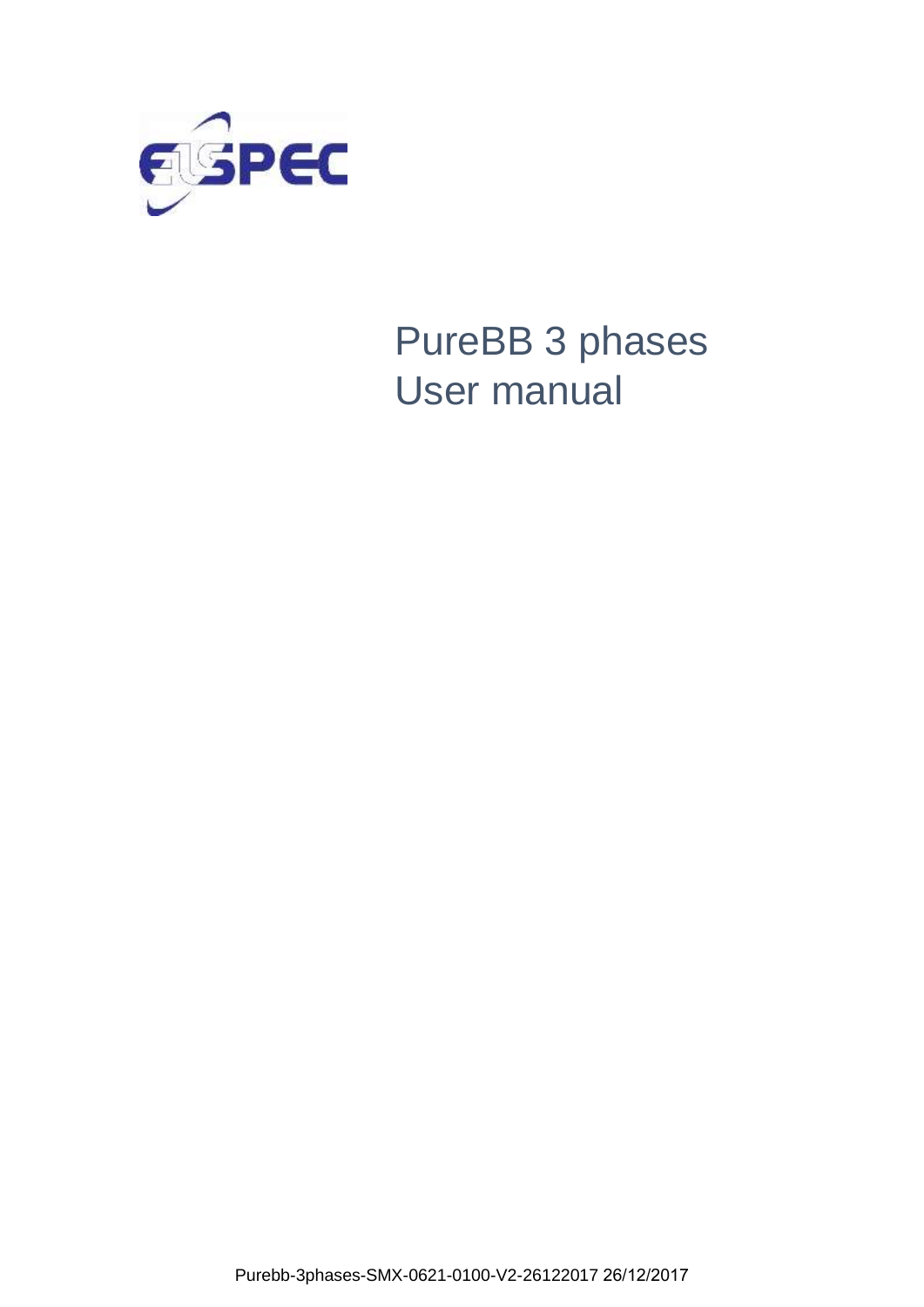# <span id="page-1-0"></span>**Table of Contents**

|         | <b>Table of Contents</b>                        | $\mathbf{1}$ |
|---------|-------------------------------------------------|--------------|
| 1.      | General                                         | 3            |
| 1.1     | Introduction                                    | 3            |
| 1.2     | Limited Warranty & Limitation of Liability      | 4            |
| 1.3     | NOTICE REGARDING PROPRIETARY RIGHTS             | 5            |
| 1.4     | <b>Safety Precautions</b>                       | 6            |
| $1.5\,$ | <b>Unpacking Components &amp; Accessories</b>   | 7            |
| 2.      | Analyzer Overview                               | 8            |
| 2.1     | Introduction                                    | 8            |
| 2.2     | <b>Connections &amp; Plugs</b>                  | 9            |
| 2.3     | <b>LEDs Indications</b>                         | 11           |
| 2.3.1   | <b>Operational LEDs</b>                         | 11           |
| 2.3.2   | Phase check LEDs                                | 12           |
| 2.4     | Powering the Analyzer                           | 12           |
| 3.      | <b>Input Connections</b>                        | 13           |
| 3.1     | Introduction                                    | 13           |
| 3.2     | Input connections                               | 13           |
| 3.2.1   | Plugin the current clamps                       | 15           |
| 3.2.2   | Plugin the Voltage leads                        | 16           |
| 4.      | Mounting the PureBB                             | 17           |
| 5.      | PQZ Recording                                   | 19           |
| 6.      | Using the USB cable                             | 20           |
| 7.      | PureBB extension module                         | 21           |
| 7.1     | <b>Connections &amp; Plugs</b>                  | 22           |
| 7.2     | Attach the PureBB extension module              | 23           |
| 7.3     | Detach the PureBB extension module              | 23           |
| 7.4     | Powering the analyzer with the extension module | 23           |
| 7.5     | Charging the extension module battery           | 24           |
| 8.      | Using the PQSCADA Sapphire                      | 25           |
| 9.      | <b>Upgrading the Firmware</b>                   | 27           |
| 10.     | PQSCADA Sapphire Installation                   | 28           |
| 10.1    | <b>License Activation</b>                       | 30           |
|         | 10.1.1 On-line activation                       | 30           |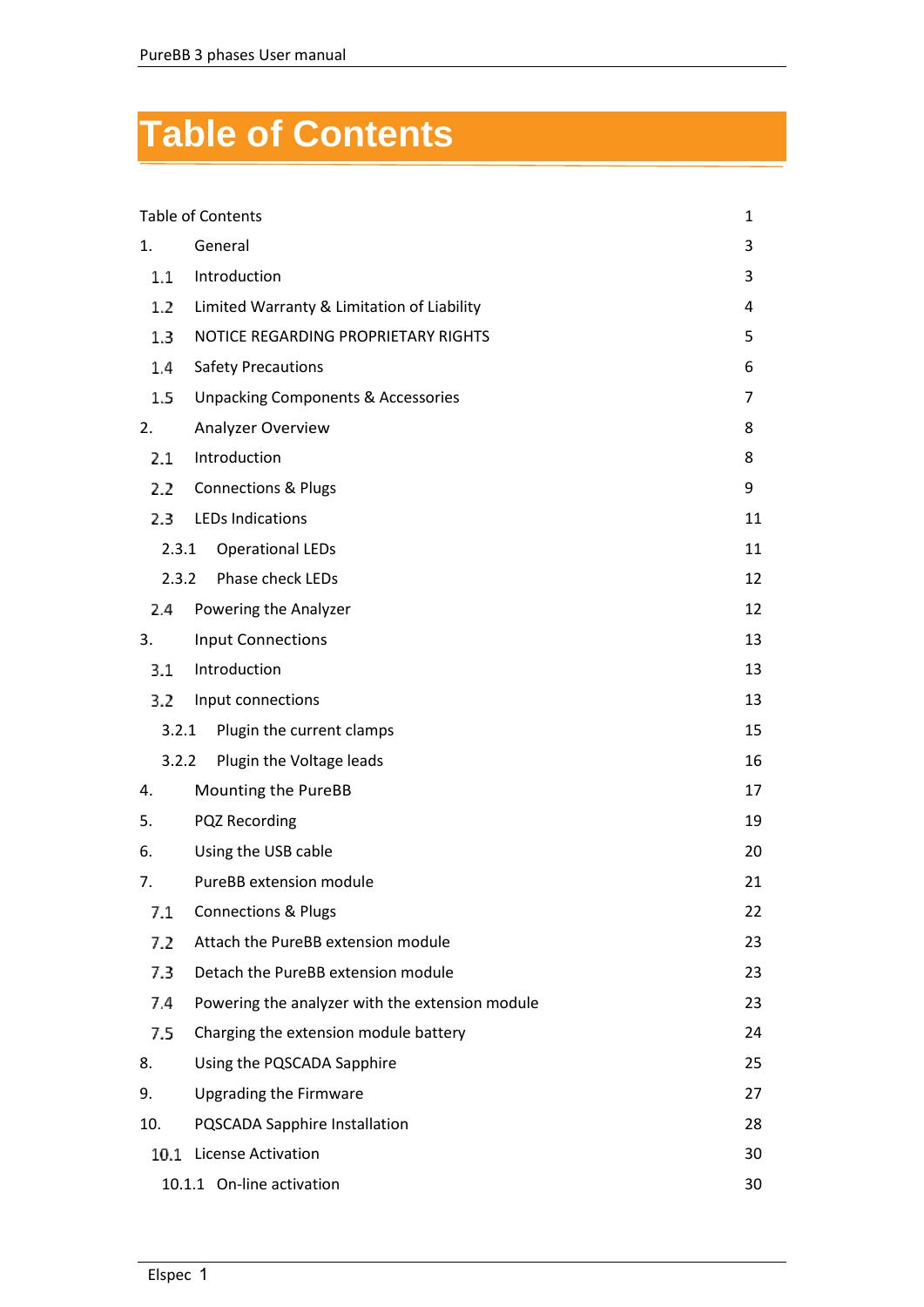| 10.1.2 Off-line activation |  |
|----------------------------|--|
| 11. Specifications         |  |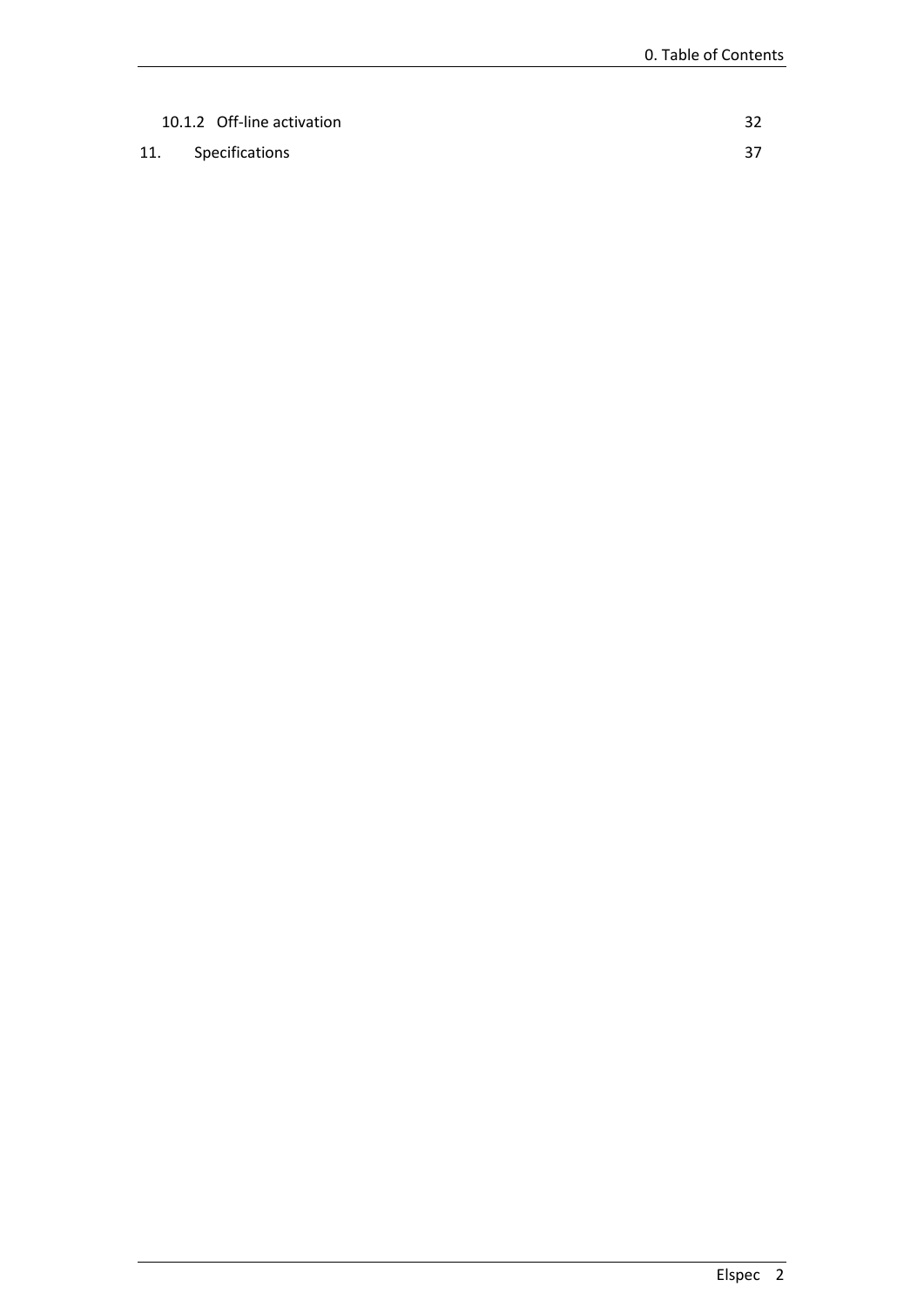## <span id="page-3-0"></span>**1. General**

#### <span id="page-3-1"></span> $1.1$ **Introduction**

The PureBB is an advanced Class A power quality analyzer embedded with PQZIP Technology. It is an easy to use plug and play device that continuously records all power quality parameters without the need to set up thresholds setting or recording configuration.

When using the PureBB any installation error, such as wrong phase order, can be fixed during post-processing. The Pure BlackBox has a ride through super capacitors technology to enable continuous recording during short supply interruptions.

Power quality post recording processing and analysis are available using the free PQSCADA Sapphire Express Edition software via drag and drop of recorded PQZ data files.

Recorded information is saved in a non-volatile memory SD card which is accessed either via the device USB slot, connected to a PC, or by inserting the SD card in a reader connected to a PC.

## Key Features

- Light weight, hand-held portable PQ Analyzer
- Continuous waveform recording at 256 Sample/Cycle 50/60Hz
- Class A devices IEC61000-4-30
- Configuration FREE Device
- Easy USB connectivity to PC
- SD card slot hot swap

Please refer to the PQSCADA Sapphire's users manual, located on the PureBB Manual USB drive, for more information. The manual provides instruction for installation and use, as well as general instructions for connecting to Elspec power quality analyzers.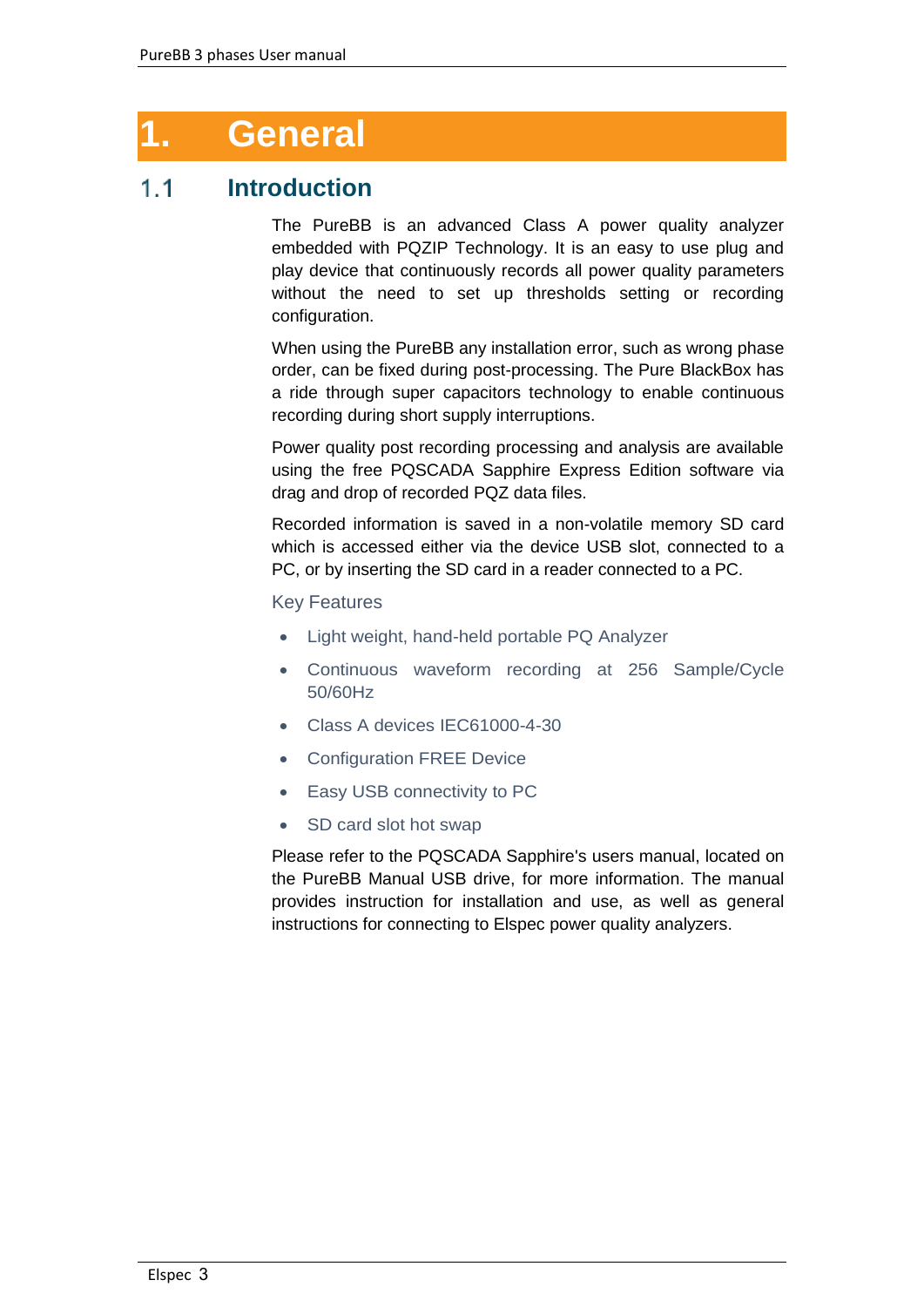#### <span id="page-4-0"></span> $1.2$ **Limited Warranty & Limitation of Liability**

Each Elspec product is under warranty to be free from defects in material and workmanship under normal use and service. The warranty period is for one year and commences on the date of shipment. Parts, product repairs, and services are under warranty for 90 days. This warranty extends only to the original buyer or enduser customer and it does not apply to fuses, disposable batteries, or to any product which, in Elspec's opinion, has been misused, altered, neglected, contaminated, or damaged by accident or abnormal conditions in the operation or handling of the product. Elspec guarantees that the software will operate substantially in accordance with its functional specifications for 90 days and that it has been properly recorded on non-defective media. Elspec does not guarantee that the software will be error free and operate without interruption. Elspec authorized re-sellers shall extend this warranty on new and unused products to end-user customers only, but do not have authority to extend a greater or different warranty on behalf of Elspec. Warranty support is available only if the product is purchased through an Elspec authorized sales outlet or Buyer has paid the applicable international price. Elspec reserves the right to invoice the Buyer for any importation costs for the repair/replacement of parts when the product purchased in one country is submitted for repair in another country. Elspec's warranty obligation is limited, at Elspec's option, to refund of the purchase price, free of charge repair, or replacement of a defective product which is returned to Elspec within the warranty period. For warranty service, contact Elspec directly to obtain a return-authorization. On receipt of the authorization, return the product to Elspec with a description of the problem, including prepaid postage and insurance (FOB destination). Elspec assumes no risk for damage in transit. Following warranty repair, the product will be returned to the Buyer, transportation prepaid (FOB destination). If Elspec determines that the failure was caused by neglect, misuse, contamination, alteration, accident, or abnormal condition of operation of handling, including overvoltage failures caused by use outside the product's specified rating, or normal wear and tear of mechanical components, Elspec will provide an estimate of repair costs and obtain authorization before commencing work. Following repair, the product will be returned to the Buyer, transportation prepaid, and the Buyer will be billed for the repair and return postage transportation charges (FOB Shipping Point). This warranty is the Buyer's sole and exclusive remedy and is in lieu of all other warranties, express or implied, including but not limited to any implied warranty of merchantability or fitness for a particular purpose. Elspec shall not be liable for any special, indirect, incidental, or consequential damages or losses, including loss of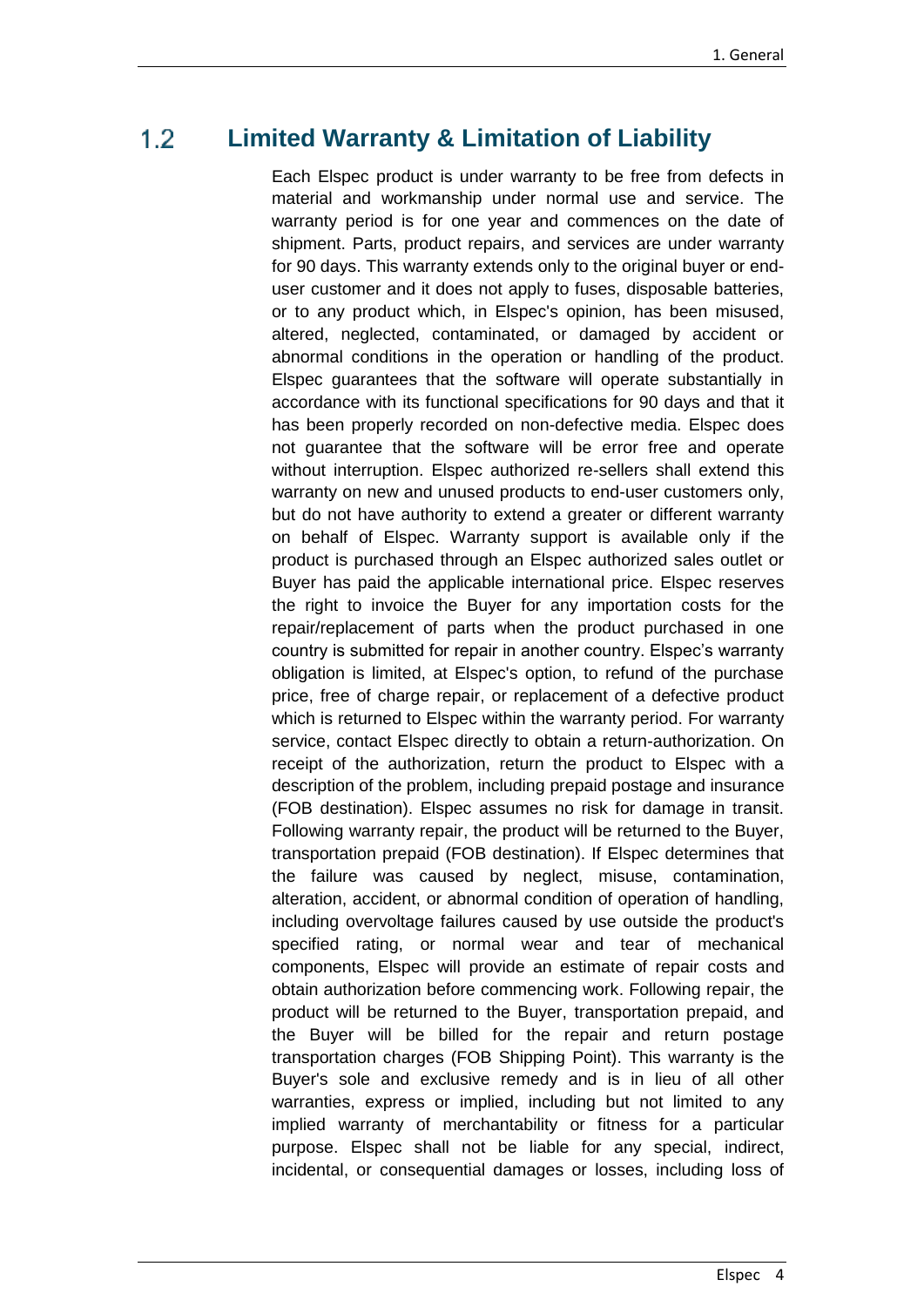data arising from any cause or theory. Since some countries or states do not allow limitation of the term of an implied warranty, or exclusion or limitation of incidental or consequential damages, the limitations and exclusions of this warranty may not apply to every buyer. If any provision of this Warranty is held invalid or unenforceable by a court or other decision-maker of competent jurisdiction, such holding will not affect the validity or enforceability of any other provision.

#### <span id="page-5-0"></span> $1.3$ **NOTICE REGARDING PROPRIETARY RIGHTS**

This publication contains information proprietary to Elspec. By accepting & using this manual, you agree that the information contained herein will be used solely for the purpose of operating equipment developed & manufactured by Elspec.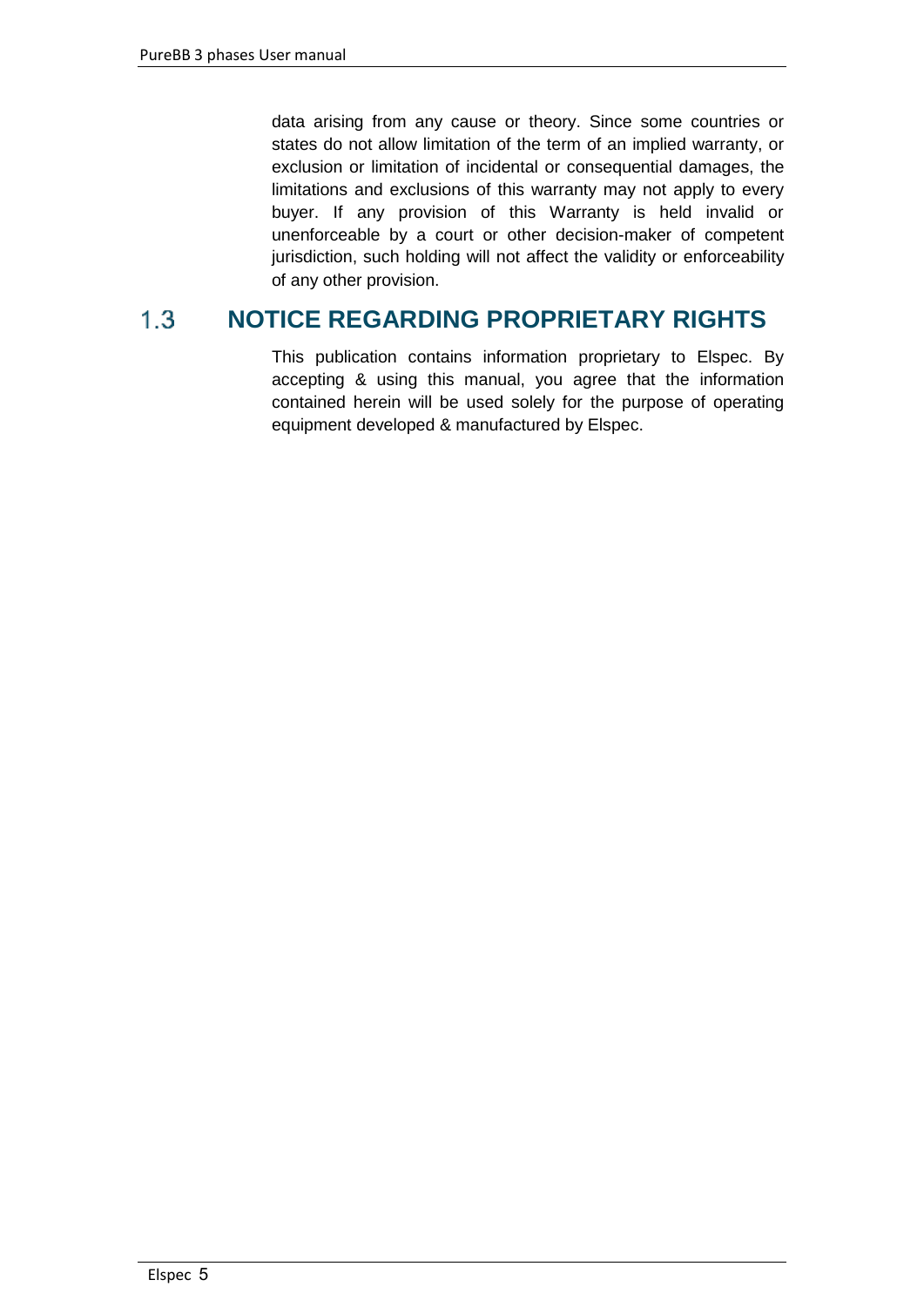#### <span id="page-6-0"></span> $14$ **Safety Precautions**

We, Elspec Engineering Ltd. Conduct the following Routine tests as part of the production line: -Dielectric strength test between mains and ground, test voltage 2120Vdc or 1500Vac -Grounding continuity between earth pin of the appliance inlet and earth pin of the appliance outlet

Kindly review & take all the necessary safety precautions prior to proceeding.

## **AWARNINGSA**

Protection provided by the equipment can be impaired if used in a manner not specified by the manufacturer

Review the entire manual before using the instrument and its accessories

Observe all warnings and cautions

Do not operate the instrument around explosive gas or vapor

Avoid working alone

Before use, inspect the instrument, leads and accessories for mechanical damage, and replace when needed

Pay special attention to the insulation surrounding the connectors and plugs

Remove all accessories that are not in use

Make sure the instrument is properly grounded to a protective earth ground

Do not insert power or any other connectors above the rating of the instrument as shown on the name plate

During installation, ensure that the device is completely disconnected from any live points and\or plugs

Do not insert metal objects into connectors and openings

Never open the instrument's enclosure during operation; Dangerous voltages are present

Do not expose the instrument to extreme moisture and or rain

do not operate the instrument or its accessories when found wet for any reason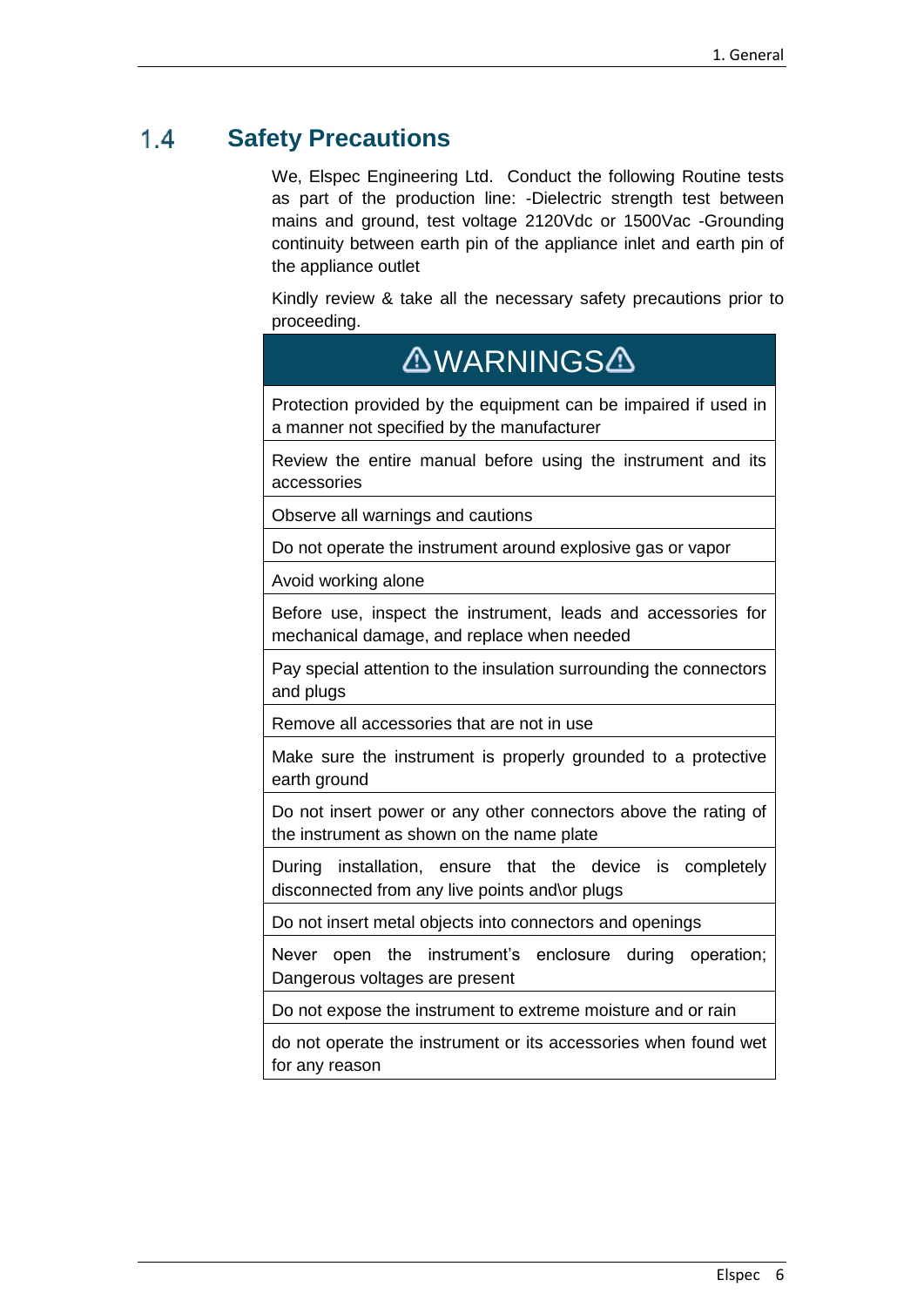#### <span id="page-7-0"></span> $1.5$ **Unpacking Components & Accessories**

The following items are included in your Analyzer Kit:



**Figure 1-1. Contents of Analyzer Kit**

| #              | <b>Description</b>                                                                                                  |
|----------------|---------------------------------------------------------------------------------------------------------------------|
| 1              | Pure 3 Phase BlackBox Power Quality Analyzer                                                                        |
| 2              | Customized lexan according to country's requirements                                                                |
| 3              | 5 Voltage Cord with Crocodile Clip + Fuse (3M)                                                                      |
| 4              | USB Cable type A male to type B male 1.5m black                                                                     |
| 5              | Power Cable for Europe 10A/230V, straight, 1.8M, Black /<br>Power Cable for America 10A/125V, straight, 1.8M, Black |
| 6              | <b>Elspec BlackBox Installation USB drive</b>                                                                       |
| $\overline{7}$ | 4GB Micro SD card                                                                                                   |
| 8              | 2 Pin Terminal Block Connector                                                                                      |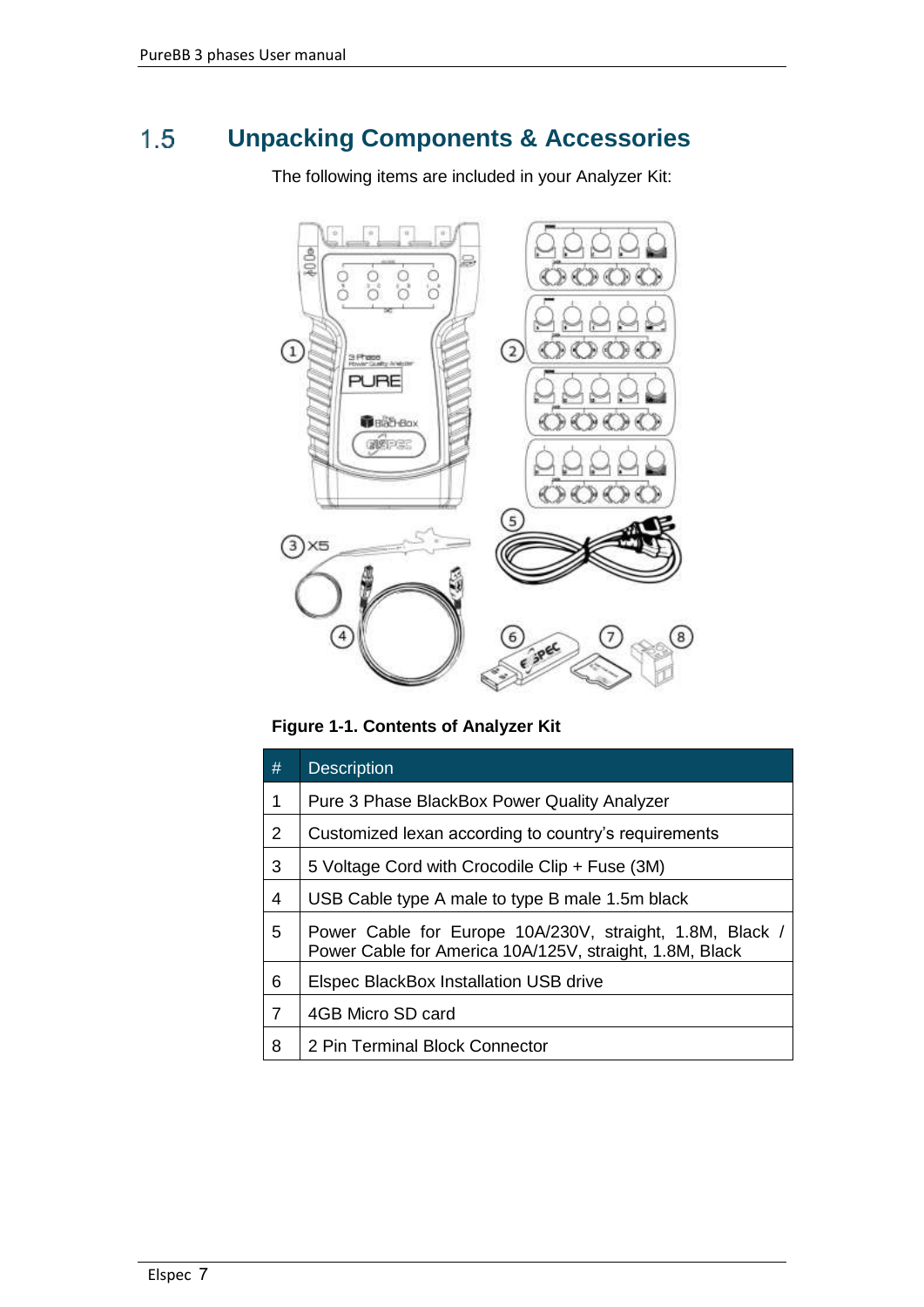# <span id="page-8-0"></span>**2. Analyzer Overview**

#### <span id="page-8-1"></span> $2.1$ **Introduction**

This chapter deals with a number of general aspect of the analyzer's operation:

- Physical layout of the controls & indicators
- Led indications
- Powering the analyzer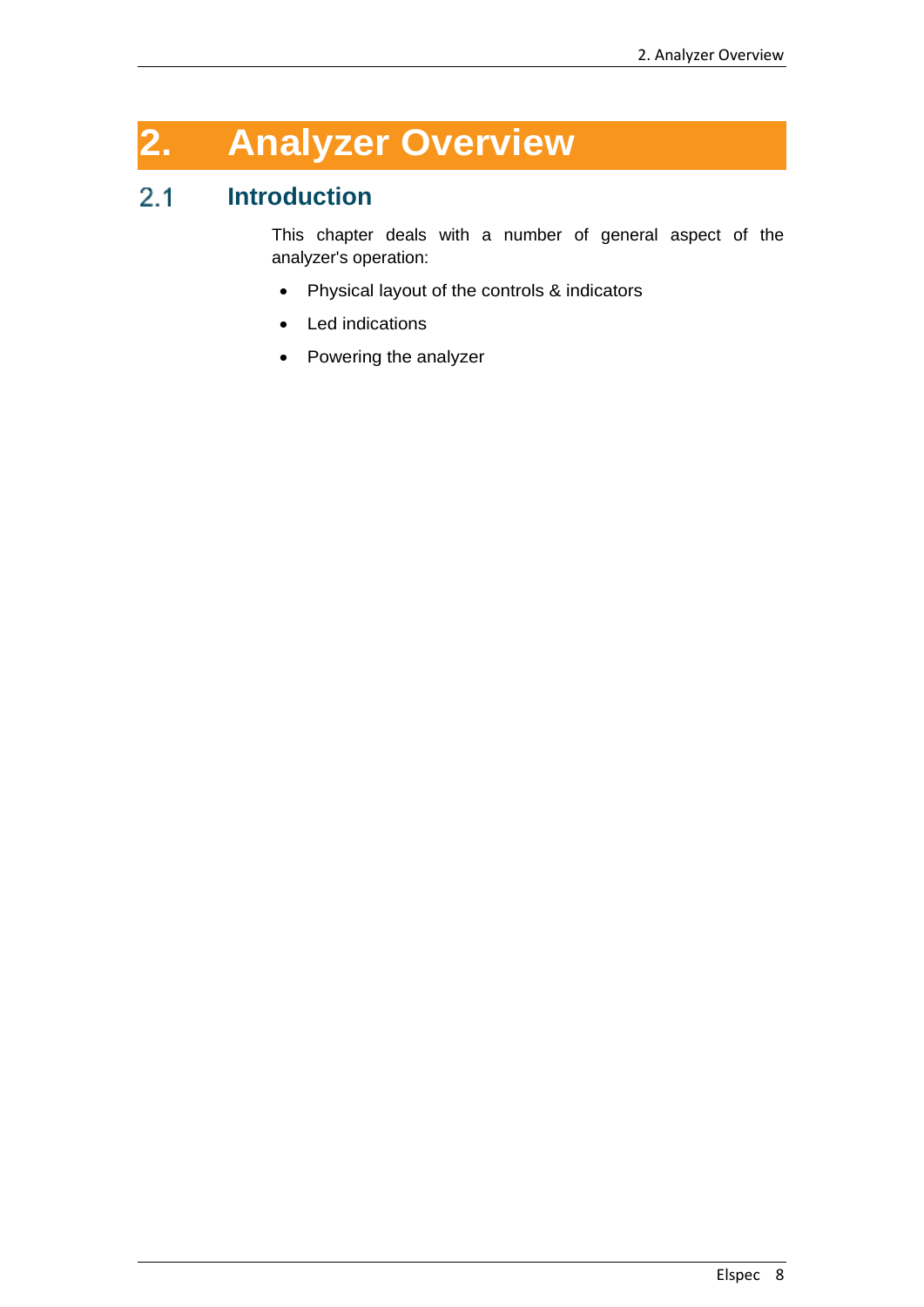#### <span id="page-9-0"></span> $2.2$ **Connections & Plugs**

The PureBB 3 phases has the following connections & Plugs:



**Figure 2-1. The analyzer connection & plugs**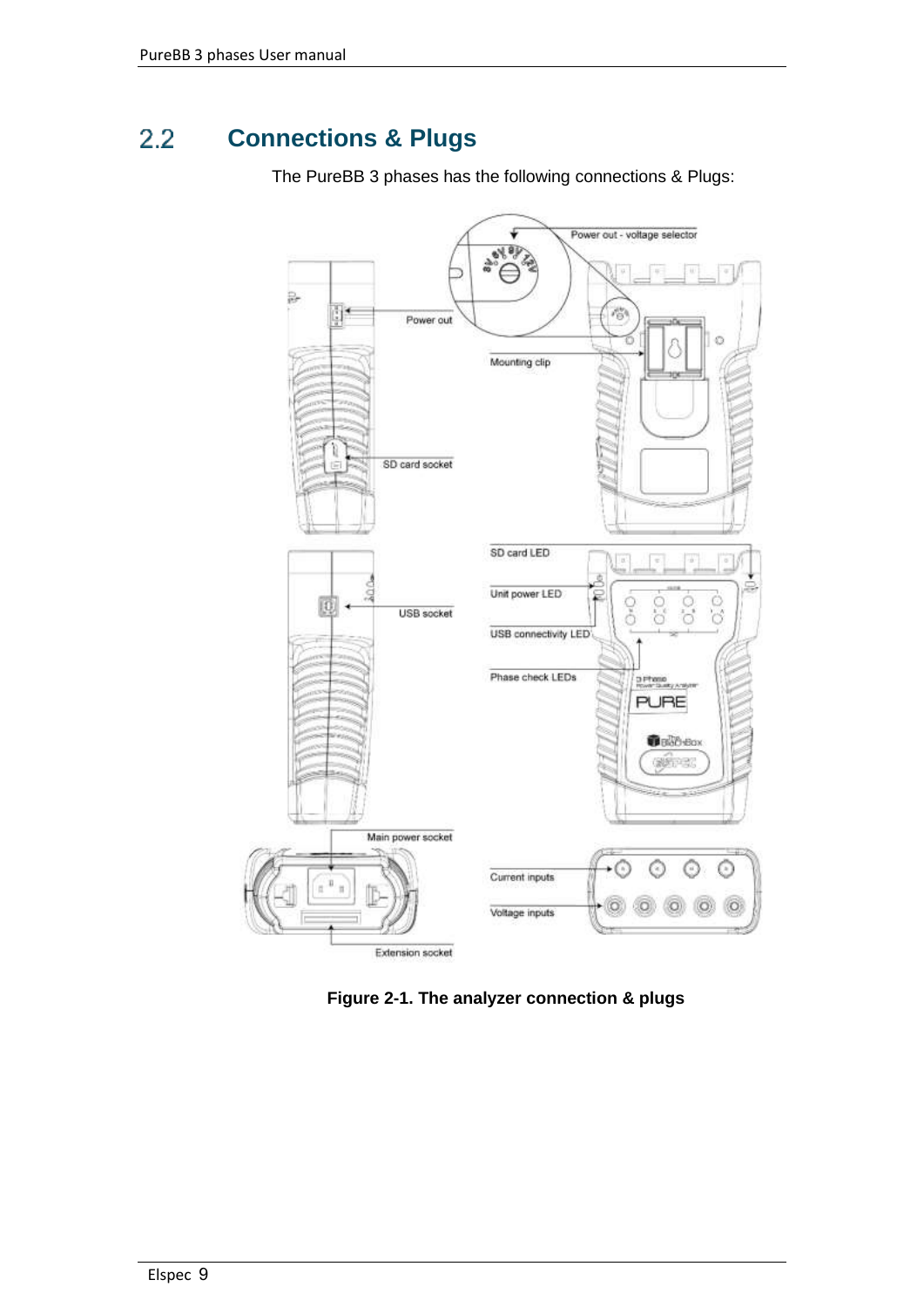- Voltage inputs  $-5$  X banana female sockets for voltage inputs.
- Current input  $-4$  X BNC connectors. These inputs accept LV signals of  $\pm 10V_{\text{Peak}}$ . Only SELV circuits can be connected to these inputs.
- Power out The PureBB can supply 3-12V DC at up to 100mA/1W to an external device. To adjust the output voltage level, switch the voltage selector to the required voltage level as defined in the device's data sheet. Only SELV circuits can be connected to this input.
- SD card socket insert the micro SD card supplied with the analyzer. The PureBB support any standard microSD card at a size of up-to 32GB.
- Main power socket insert the power cable supplied with the analyzer to power up the analyzer.
- Extension socket 50 pins connector used to extend the PureBB communication capabilities and battery power supply.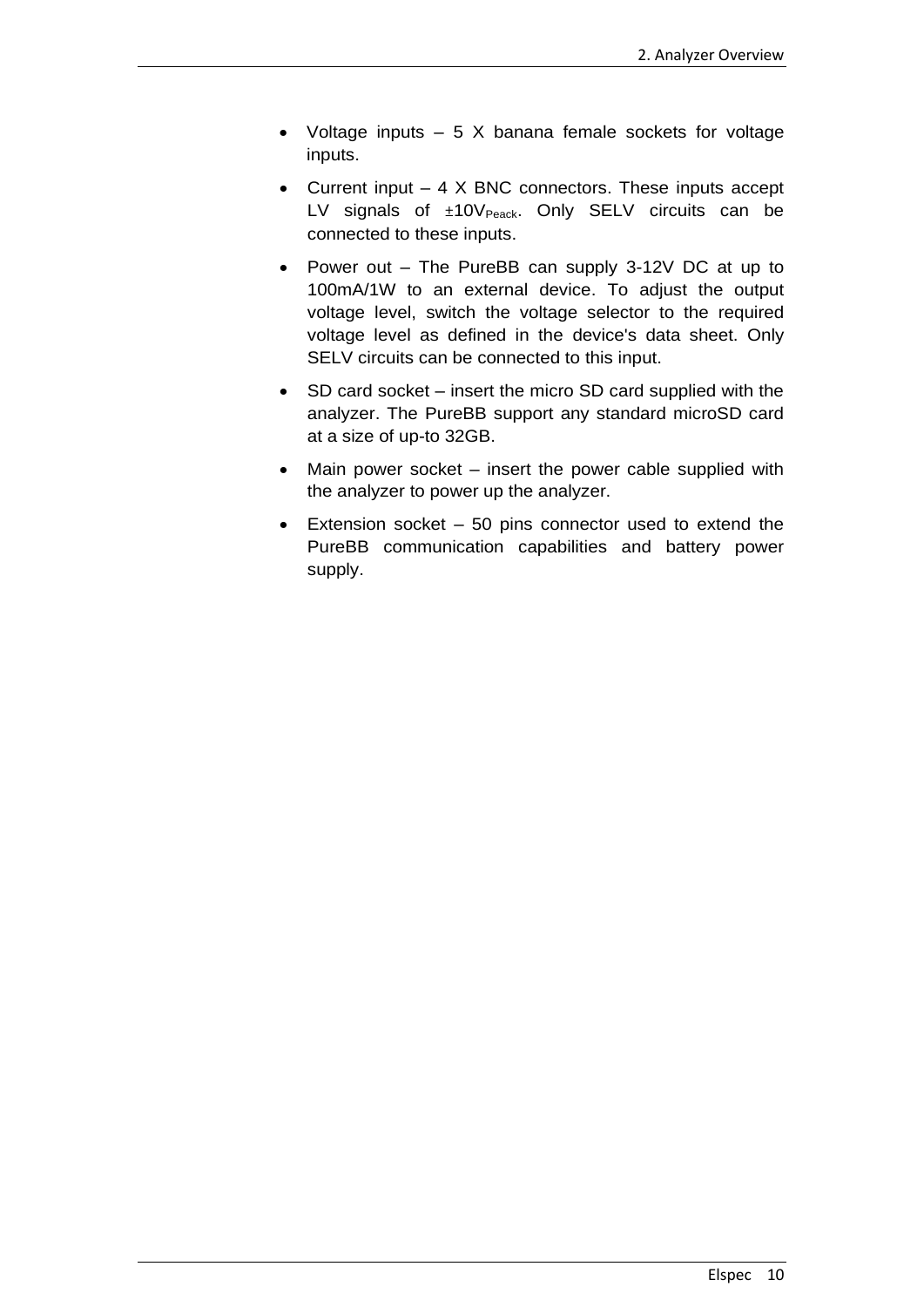#### <span id="page-11-0"></span> $2.3$ **LEDs Indications**

## <span id="page-11-1"></span>**2.3.1 Operational LEDs**

The PureBB have 3 operational bi-color (green/red) LEDs – Unit Power, USB connectivity and SD card. These LEDs provide the following information:

## **Power LED:**

| <b>Led Status</b>     | <b>Description</b>                                                              |  |  |  |  |
|-----------------------|---------------------------------------------------------------------------------|--|--|--|--|
| <b>Solid Green</b>    | The analyzer in powered-up and working well                                     |  |  |  |  |
| <b>Blinking Green</b> | N/A                                                                             |  |  |  |  |
| Solid Red             | Carnell is initializing (during analyzer<br>$\bullet$<br>initializing process). |  |  |  |  |
|                       | <b>DSP</b> Error.<br>$\bullet$                                                  |  |  |  |  |
| <b>Blinking Red</b>   | System is initializing (during analyzer<br>$\bullet$<br>initializing process).  |  |  |  |  |
|                       | FW Upgrade is in process (SD LED will be<br>$\bullet$<br>blinking as well)      |  |  |  |  |

## **USB connectivity LED:**

| Led Status            | <b>Description</b>      |  |
|-----------------------|-------------------------|--|
| Solid Green           | USB connection detected |  |
| <b>Blinking Green</b> | N/A                     |  |
| Solid Red             | N/A                     |  |
| <b>Blinking Red</b>   | N/A                     |  |

## **SD card LED:**

| <b>Led Status</b>     | <b>Description</b>                   |  |  |
|-----------------------|--------------------------------------|--|--|
| <b>Solid Green</b>    | N/A                                  |  |  |
| <b>Blinking Green</b> | Recording is O.K                     |  |  |
| Solid Red             | No micro SD card<br>$\bullet$        |  |  |
|                       | Corrupted micro SD card<br>$\bullet$ |  |  |
| <b>Blinking Red</b>   | Not recording, USB connected         |  |  |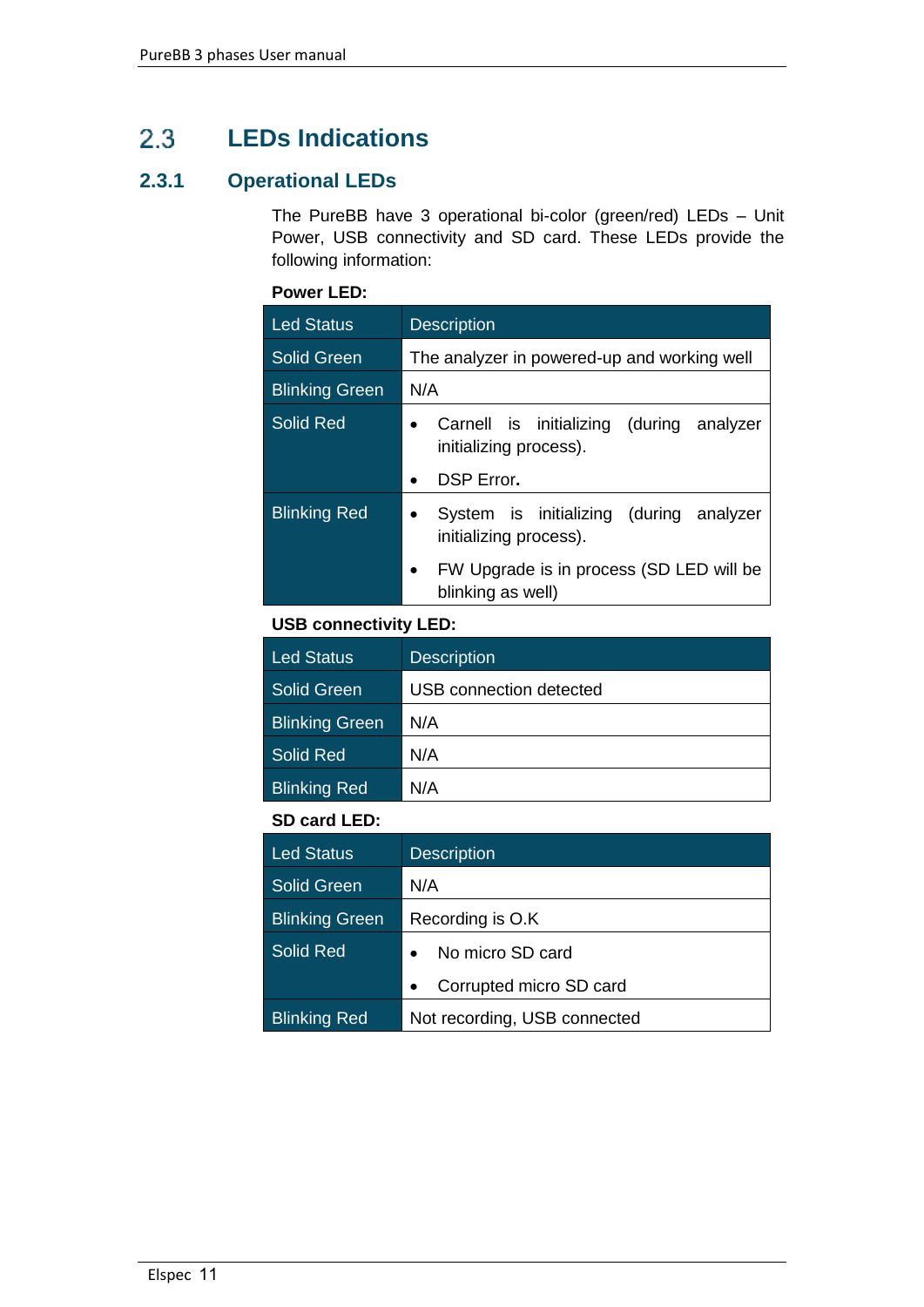## <span id="page-12-0"></span>**2.3.2 Phase check LEDs**

The PureBB have 8 bi-color phase check LEDs, one green/red LED for each current/voltage input. These LEDs provide the following information:

LED is off – The corresponded input measures a THD value that is higher than 200% or RMS value that is less than 0.4% of its full scale. Current full scale  $-10V_{Peak}$ . Voltage full scale  $-2,000V_{Peak}$ .

LED is green – the corresponded input measures a THD value that is less than 200% and RMS value that is greater than 0.4% of its full scale. Current full scale  $-10V_{Peak}$ . Voltage full scale  $-$ 2,000V<sub>Peak</sub>.

#### <span id="page-12-1"></span>**Powering the Analyzer**  $2.4$

Connect the female end of the Power Cable to the Main Power Supply socket of the unit.

Connect the male plug end of the Power Cable to the electrical supply outlet.

Wait for approx. 1min for the analyzer to be initialized. At the end of the initializing process the unit power led should be solid green and the SD card led should be blinking green.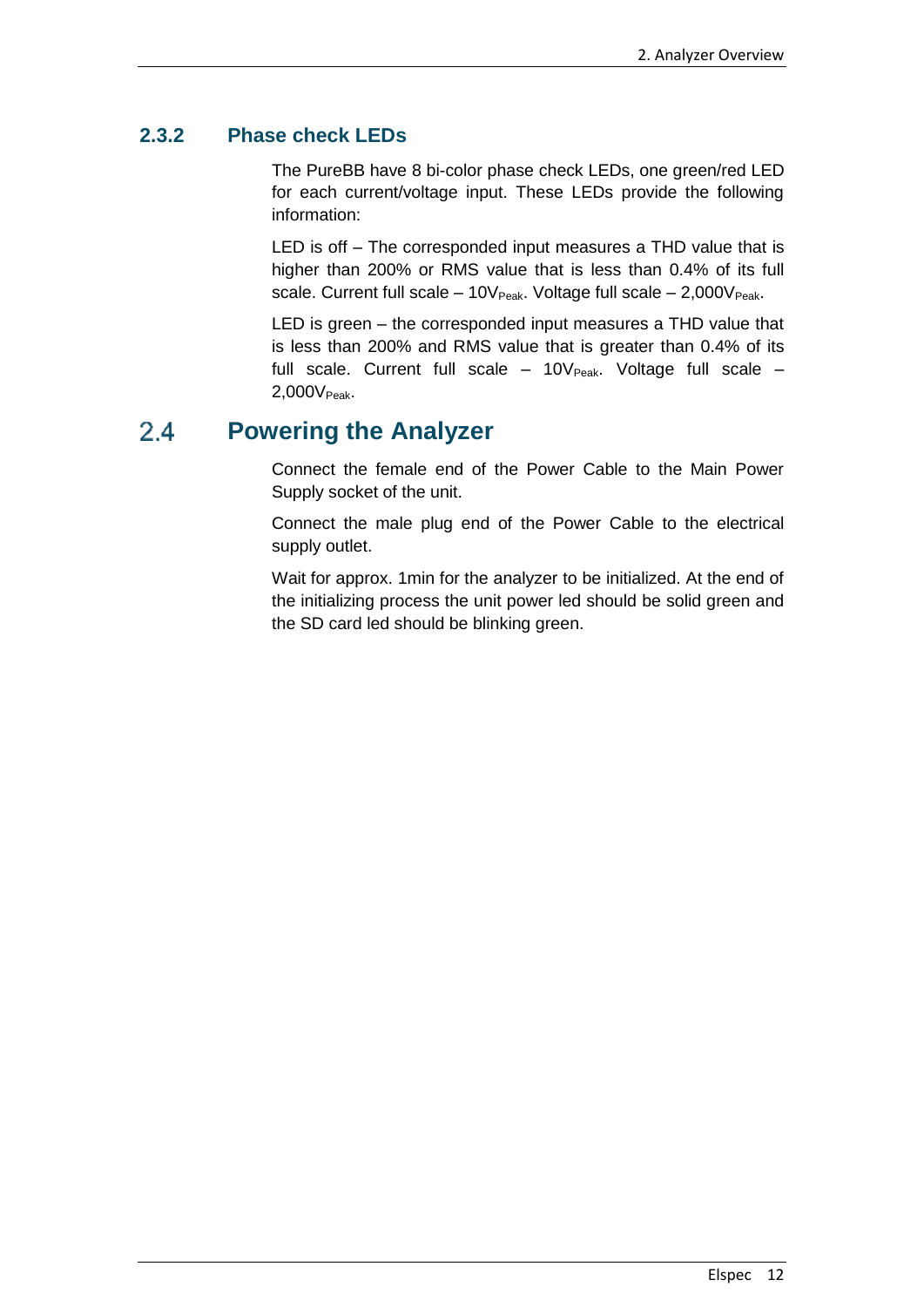# <span id="page-13-0"></span>**3. Input Connections**

#### <span id="page-13-1"></span> $3.1$ **Introduction**

This chapter explains how to make connection to the system under test. Check that the Analyzer setup meets the characteristics of the system under test and the accessories that are used. The PureBB doesn't required any setups or configuration on site.

#### <span id="page-13-2"></span> $3.2$ **Input connections**

The Analyzer has 4 BNC-inputs for current clamps and 5 bananainputs for voltages. Customized lexans are supplied corresponding to wiring color codes used in the USA, Canada, Continental Europe, the UK, and China. Stick the lexan that fit to your local wiring codes around the current and voltage inputs as shown in Figure 3-1.



**Figure 3-1. Mounting the lexan for voltage and current inputs.**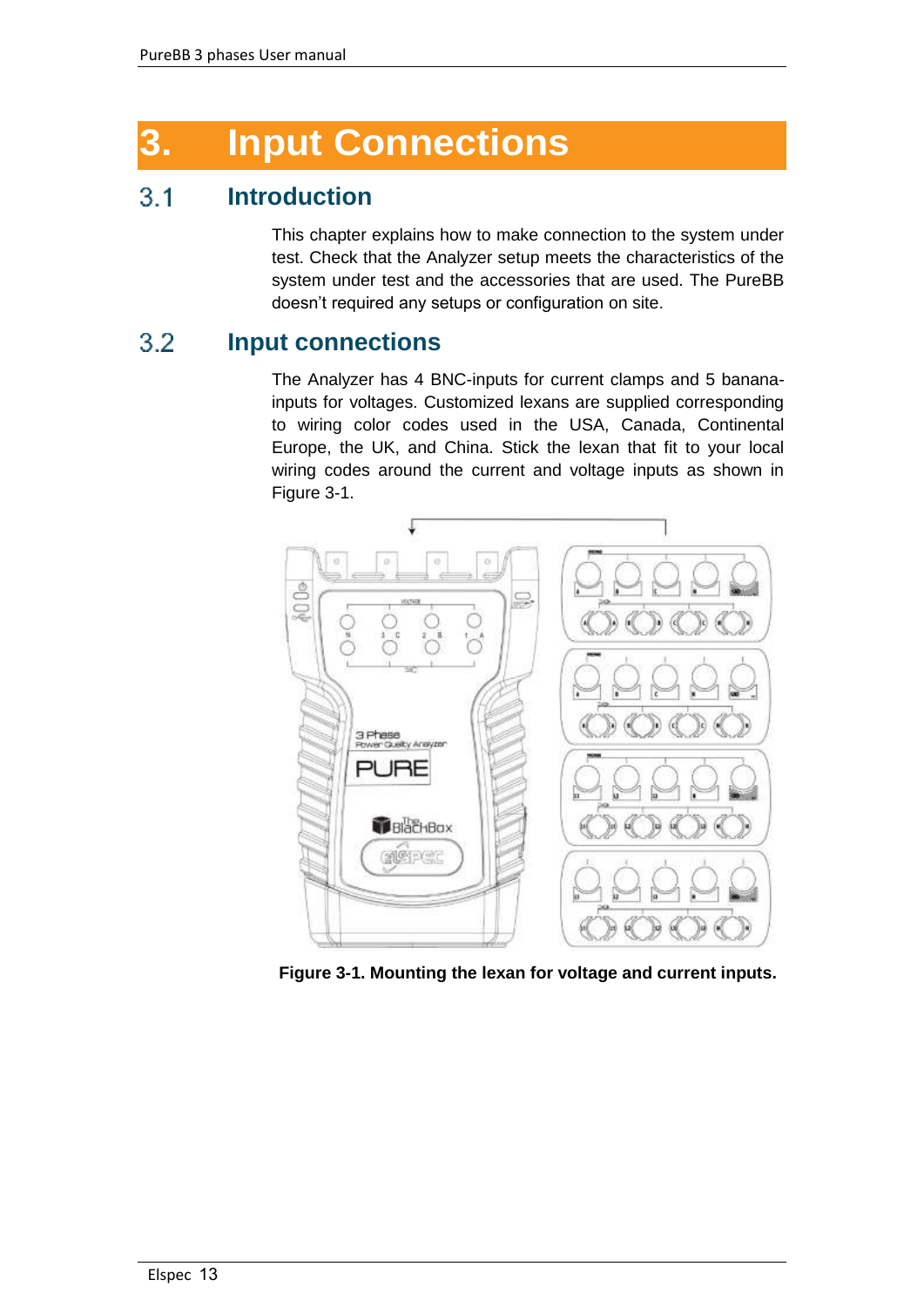De-energize power systems before making connections whenever possible. Always use appropriate equipment for personal protection. Avoid working alone and work according to the warnings listed in Chapter 1, Safety Precautions.

For a 3-phase system make the connections as shown in Figure 3-2.



**Figure 3-2. Connection of analyzer to 2-phase system**

**Notes:**

- For single phase L-N measurements, use current input A (L1) and the voltage inputs Ground, N (neutral), and phase A (L1). For correct measuring results, connect the ground to B (L2), and C (L3).
- For single phase L-L measurements, use current inputs A (L1), B (L2) and the voltage inputs Ground, N (neutral), phase A (L1) and B (L2). For correct measuring results, connect the ground to C (L3).
- For DC measurement, use current inputs A (L1) with DC current clamp, and the voltage inputs Ground and phase A (L1). For current measuring results, connect the ground to N( neutral). B (L2, and C (L3).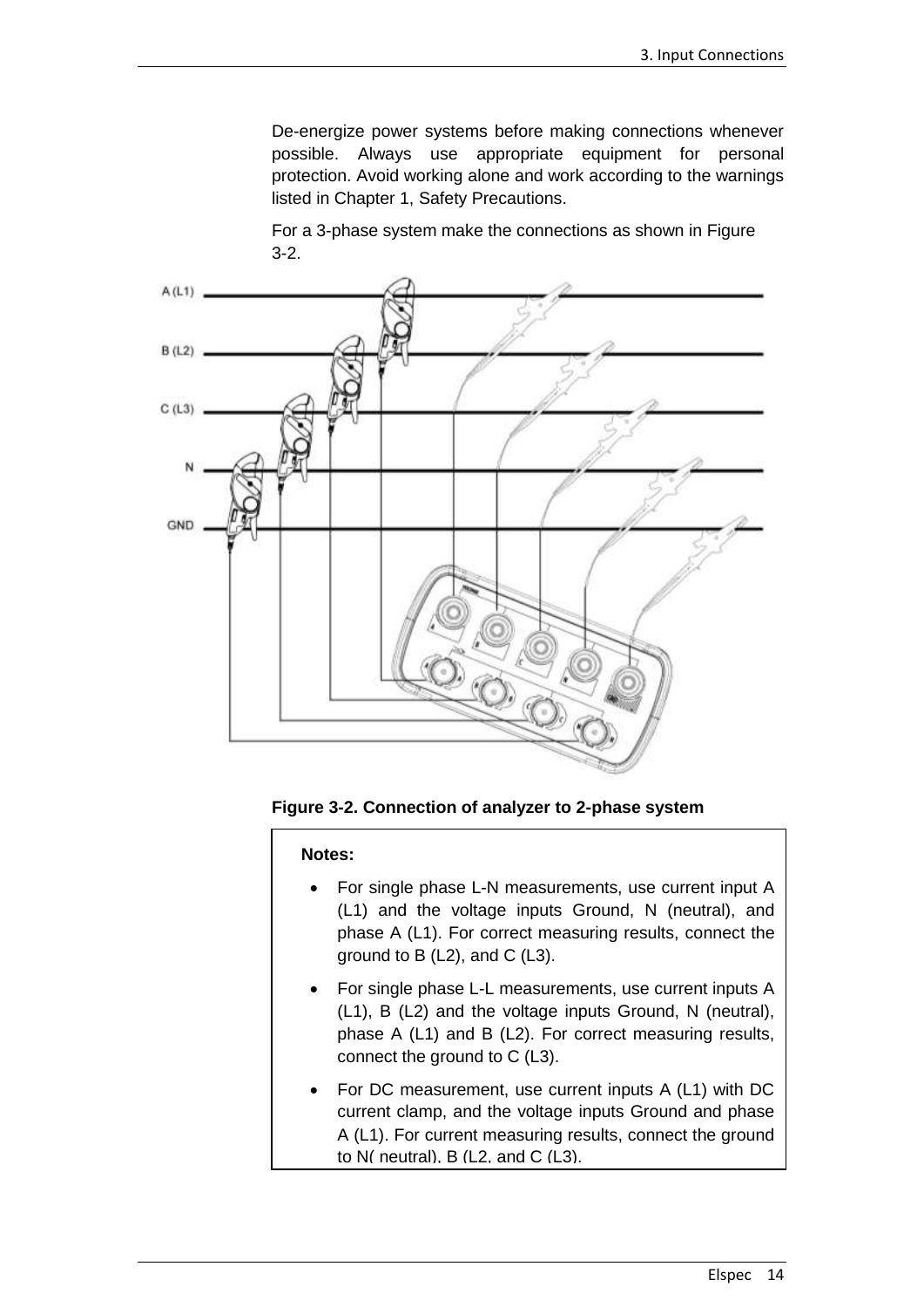## <span id="page-15-0"></span>**3.2.1 Plugin the current clamps**

You may use any clamp (either Elspec / Custom clamps). The clamps convert current to low voltage  $(\pm 10V_{Peak})$ .

First put the current clamps around the conductors of phase A (L1), B (L2), C (L3), and N (neutral). The clamps are marked with an arrow indicating the correct signal polarity.

Plug in the Current clamps into the applicable sockets located on the upper panel.

Make sure that current clamps are secured and completely closed around the conductors.

The PureBB supports various current clamps and can supply 3-12V DC at up to 100mA/1W to these devices. To adjust the output voltage level, switch the voltage selector at the back of the analyzer to the required voltage level as defined in the clamp's data sheet.



**Figure 3-3. Power out voltage selector**

| Specification                               | PureBB 3 phase                  |
|---------------------------------------------|---------------------------------|
| Maximum<br>Voltage<br>Input<br>(continuous) | $7V_{\text{Peak}}$ from clamp   |
| Nominal Voltage Range                       | $3V_{Peak}$ from clamp          |
| Maximum<br>Peak<br>Measurement<br>Voltage   | 10 $V_{\text{Peak}}$ from clamp |
| <b>Burden</b>                               | 0.05VA (Typical) @ 5 IRMS       |
| Bandwidth (50Hz/60Hz)                       | 6.4kHz/7.68kHz                  |
| Nominal Frequency                           | 40-70Hz                         |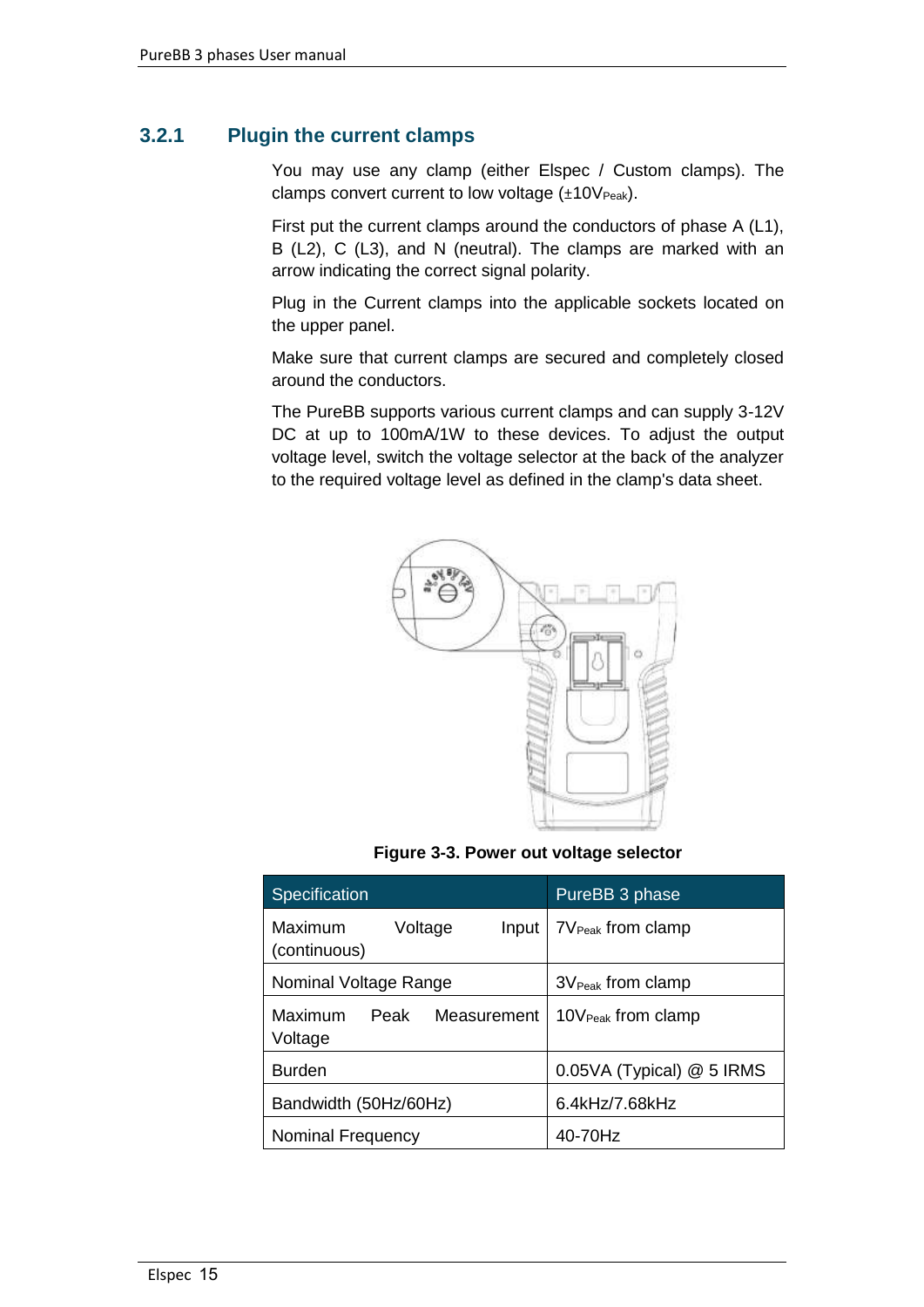## <span id="page-16-0"></span>**3.2.2 Plugin the Voltage leads**

Next make the voltage connections: start with Ground and then in succession N, A (L1), B (L2), and C (L3). For correct measuring results, always connect the Ground input.

Always double-check the connections.

| Specification                    | PureBB <sub>3</sub> phase         |
|----------------------------------|-----------------------------------|
| Voltage Input                    | 600VAC CAT IV,<br>1000VAC CAT III |
| Nominal Voltage Range            | 110/230/690 V                     |
| Maximum Peak Measurement Voltage | 2kV                               |
| Input Impedance                  | 10M <sub>O</sub>                  |
| Bandwidth (50Hz/60Hz)            | 6.4kHz/7.68kHz                    |
| Nominal Frequency                | 40-70Hz                           |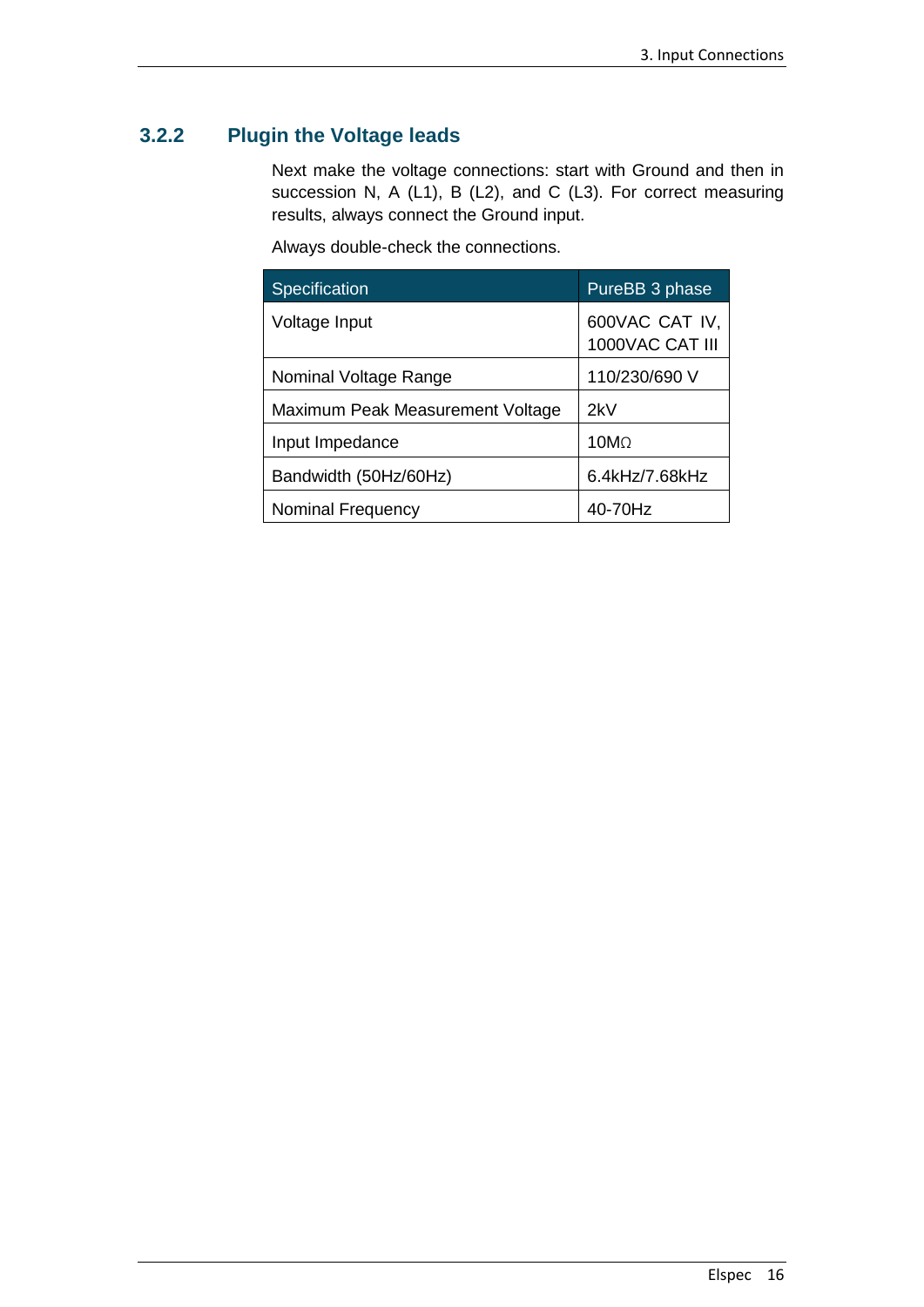## <span id="page-17-0"></span>**4. Mounting the PureBB**

The PureBB analyzer must be installed in an approved electrical panel or enclosure, following proper installation practices according to the local electrical codes.

### **Adjust the mounting clip to the analyzer**

The mounting clip has two sides: Din rail mounting and screw mounting hole as shown in figure 4-1.



Side pin



To detach the mounting clip, lift the clip hinge outside the analyzer surface and pull backward as shown in figure 4-2.



**Figure 4-2. Unfasten the mounting clip**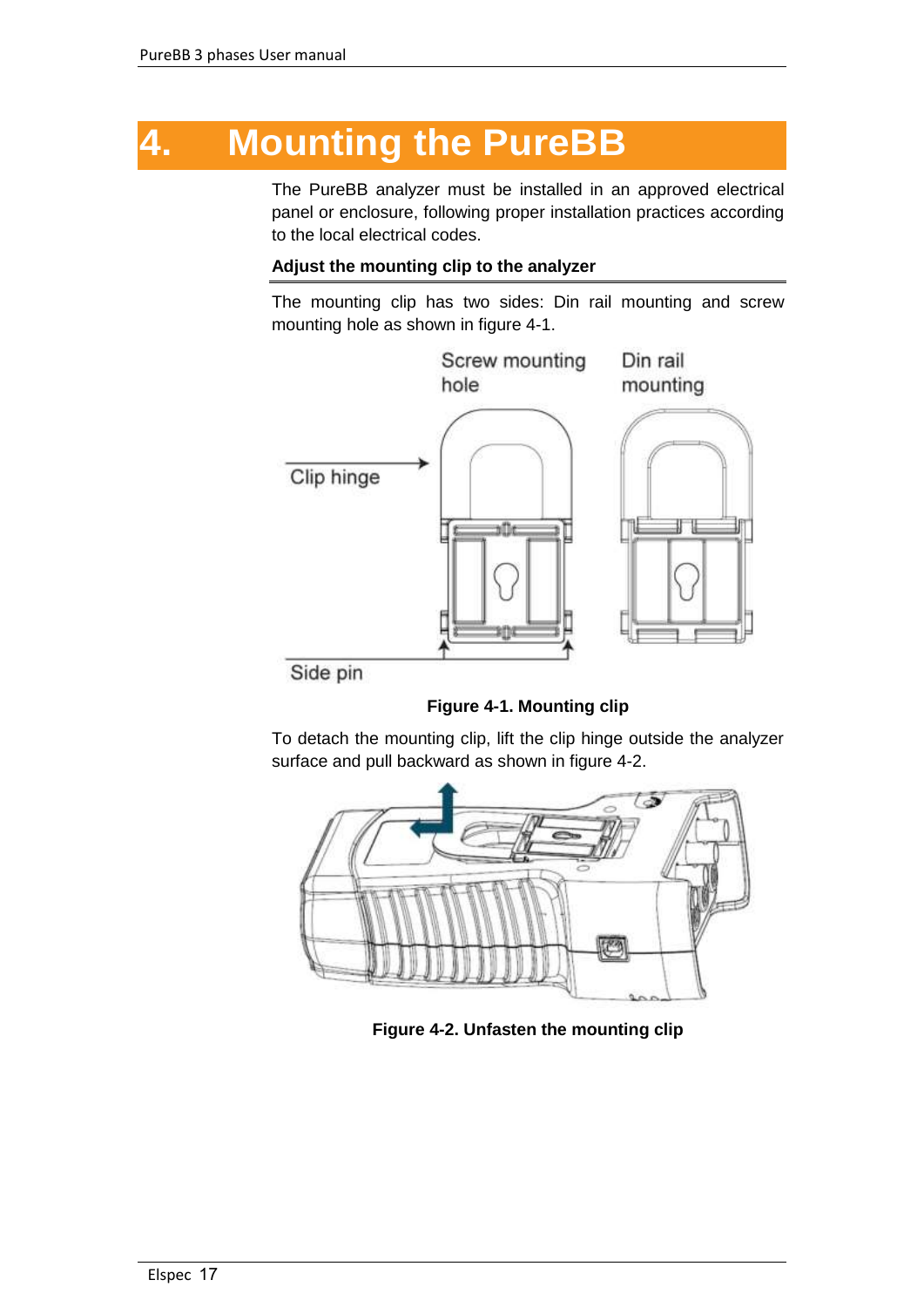To attach the mounting clip, insert the clip's side pins in the designated notches. Then Push the mounting clip down and forward as shown in figure 4-3.



**Figure 4-3. Fasten the mounting clip.**

### **Din rail mounting**

To mount analyzer to DIN rail, first locate the approximate position you would like to place the analyzer on the DIN-rail, then hook upper end of mounting clip to edge of DIN-rail. Then lower the opposite end (latch end) of the clip onto the rail. Press down on the module until the latch end snaps in place.

## **Screw mounting hole**

Hang the analyzer on the screw and let it settle into place by pushing it slightly downwards. Please ensure that it is firmly in place.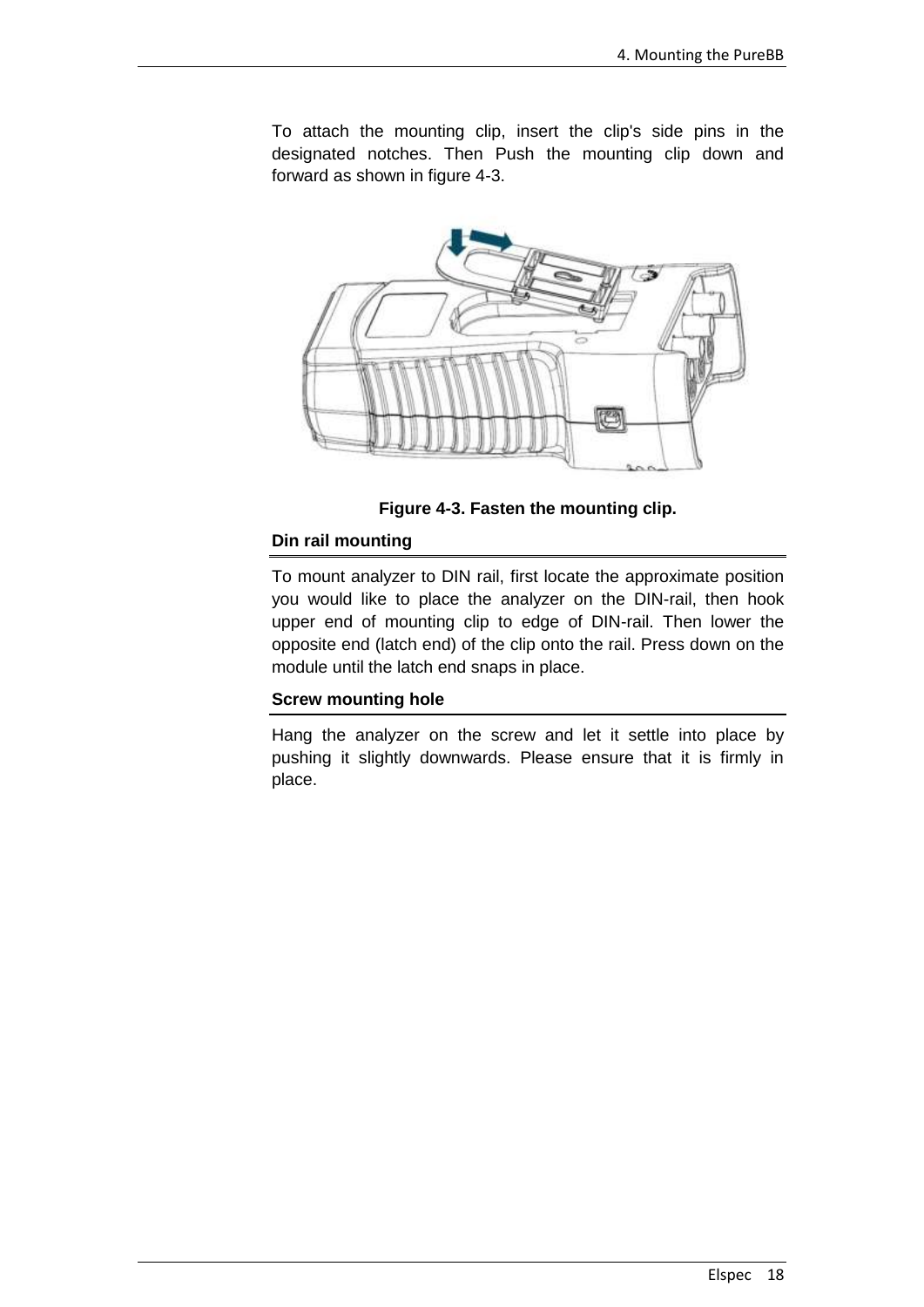# <span id="page-19-0"></span>**5. PQZ Recording**

The PureBB is able to continuously record & store all the electrical waveforms at 256 sample/cycle, on board for more than a year, with no gaps in the data. The innovation behind this capability is the PQZIP compression technology. The patented PQZIP enables you to store up to a 1000 times more information than typical formats, allowing for storage of complete & precise data over extended periods of time.

The PQZ recording is enabled by default. The analyzer start recording once the initializing process has finished and the SD card LED is blinking green.

PQZ files are stored on the PureBB's micro SD card based on the FIFO (First In First Out) concept. As such, when the on-board memory becomes full, the oldest files are deleted automatically to free required space for the newest data.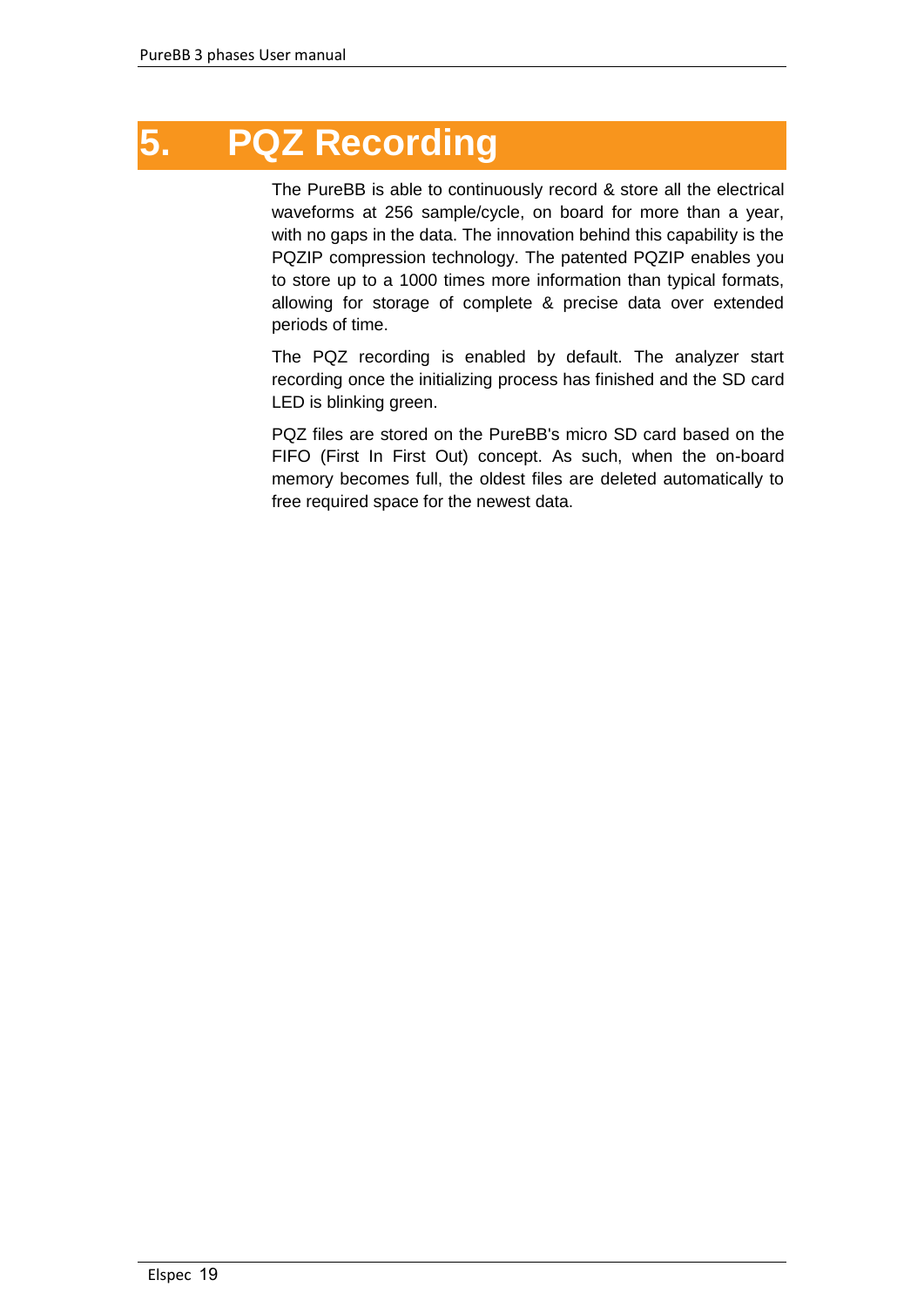## <span id="page-20-0"></span>**6. Using the USB cable**

This section describes how to connect the analyzer to a computer when importing PQZ files to the computer or to PQSCADA Sapphire.

- 1. Plug in the supplied USB cable into the USB socket on the computer.
- 2. Connect the other end of the USB cable to the analyzer's USB socket.
- 3. Wait for the analyzer to complete initialization.
- 4. The message that appears on the screen differs depending on the computer's operating system or software installed in the computer. If a window to select a program or application appears, select Open Device to view files.
- 5. If the AutoPlay window does not pop-up automatically, click the Start button, go to "My Computer," and select the PureBlackBox driver.
- 6. Click on the PQZ\_ folder. Folder are sorted by year/month/day.
- 7. Drag and drop the files/folder into PQSCADA Sapphire Investigation module.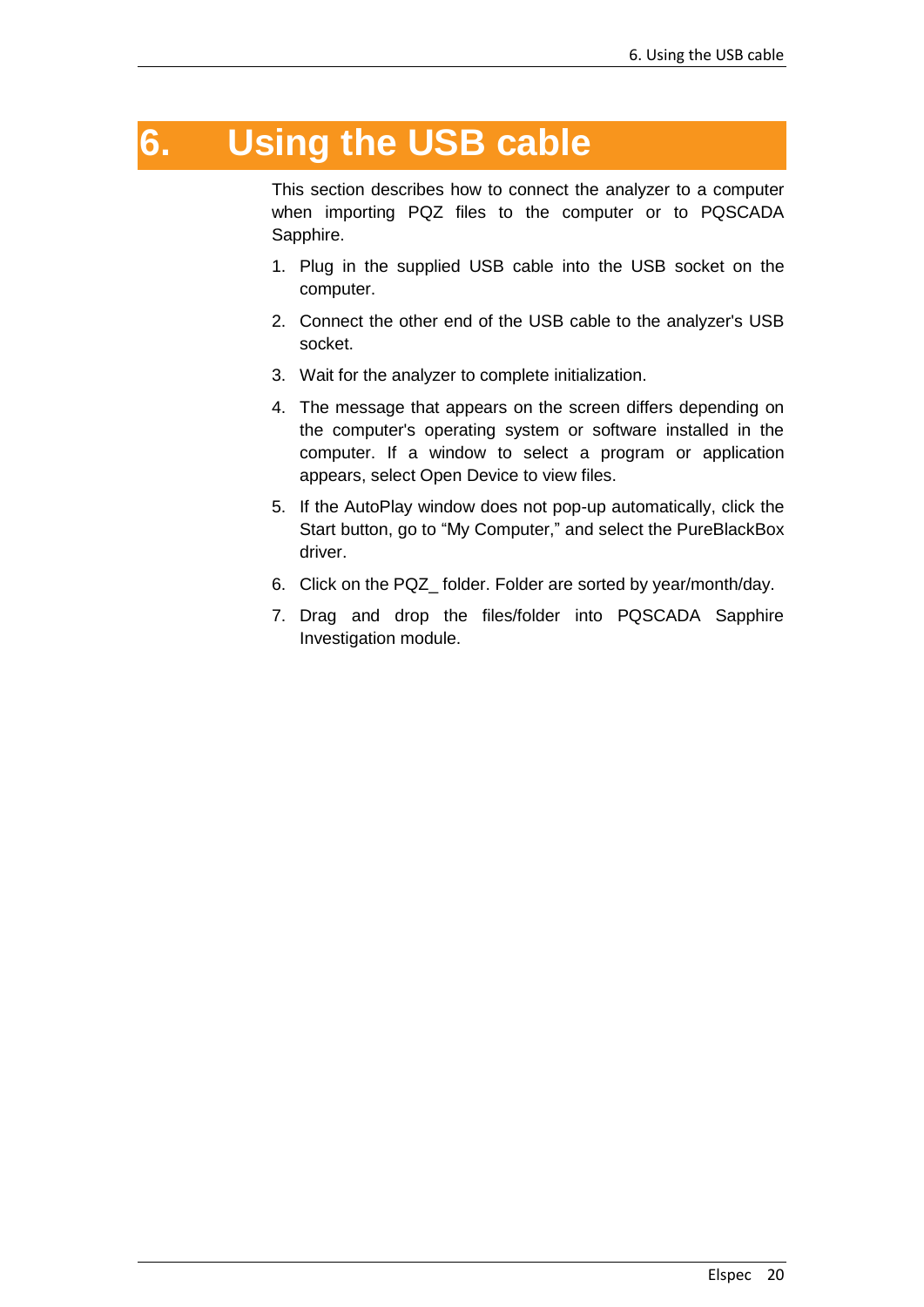# <span id="page-21-0"></span>**7. PureBB extension module**

The PureBB extension module has two main functionalities:

- 1. Extend the device communication capabilities
- 2. Battery backup power

This chapter deals with a number of general aspect of the extension module operation:

- Physical layout of the extension module
- Powering the analyzer
- Charging the extension module battery
- Attaching the extension module to the analyzer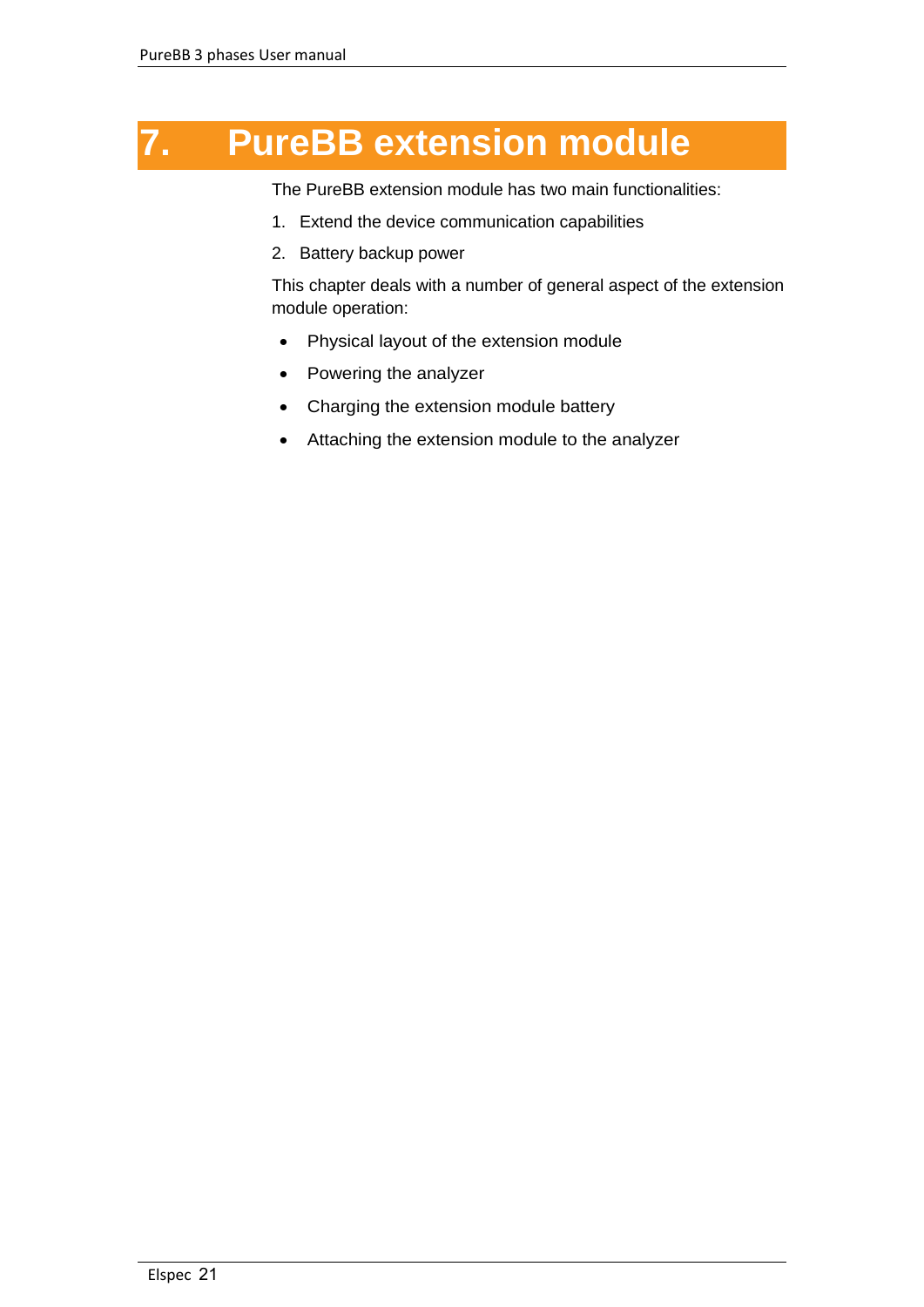#### <span id="page-22-0"></span> $7.1$ **Connections & Plugs**

The PureBB extension module has the following connections & Plugs:



LAN port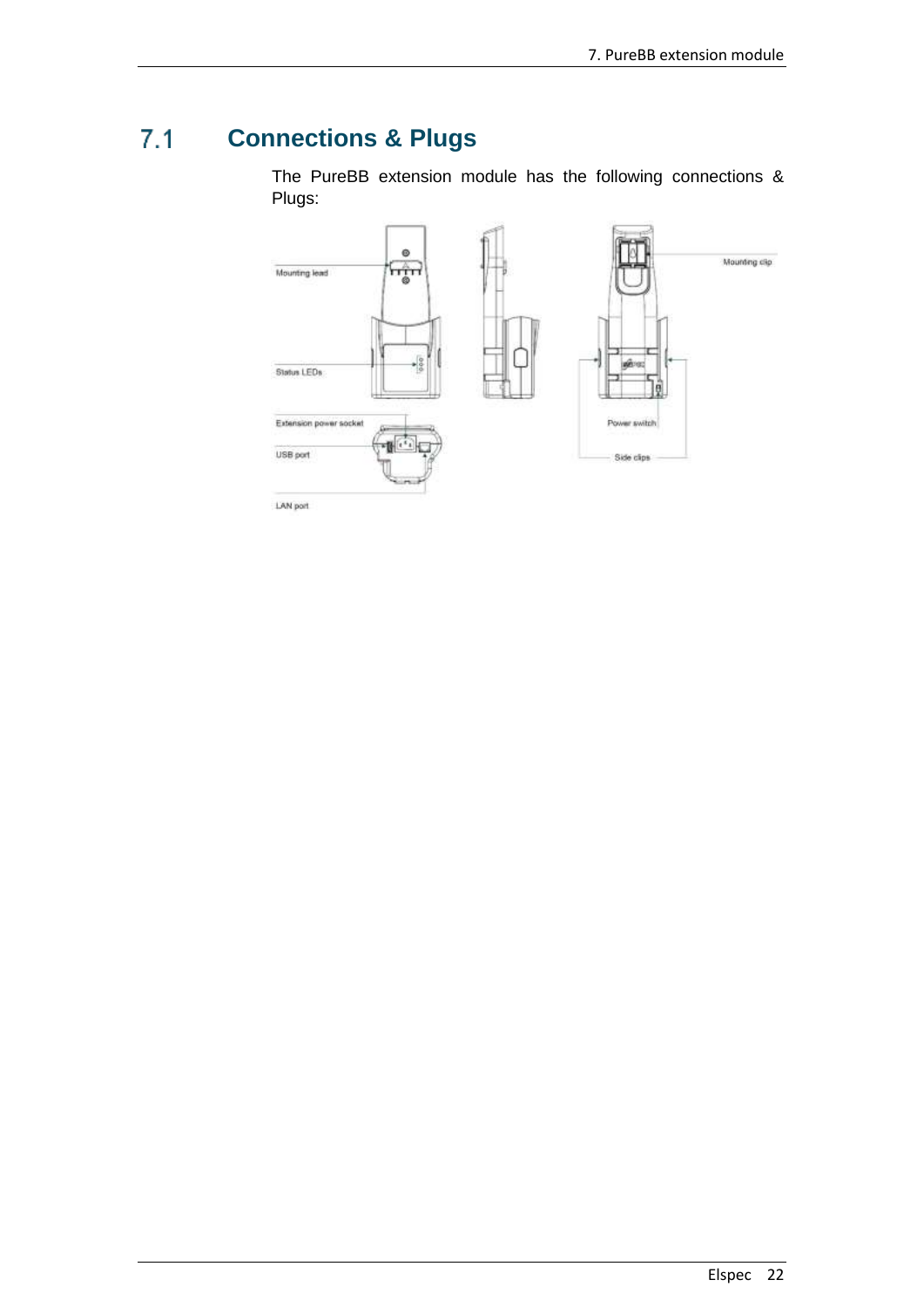#### <span id="page-23-0"></span> $72$ **Attach the PureBB extension module**

- 1. Detach the mounting clip from the analyzer as describe in *[chapter 4](#page-17-0)* of this manual
- 2. Attach the mounting clip to the PureBB extension module as describe in *[chapter 4](#page-17-0)* of this manual.
- 3. Detach the connector cover from the bottom of the analyzer by pooling it backward.
- 4. To attach the extension module, place the extension module on top of the analyzer and let the mounting lead settle into place, then push forward until the extension module snaps in place as shown in figures 7-2.



**Figure 7-2. Attach the extension module**

#### <span id="page-23-1"></span> $7.3$ **Detach the PureBB extension module**

- 1. Press the side clips and pull backward the extension module.
- 2. Reattach the connector cover.
- 3. Reattach the mounting clips.

### <span id="page-23-2"></span> $7.4$ **Powering the analyzer with the extension module**

The extension module is equipped with a built in rechargeable battery that allows 5-8 hours of continuous operation without the need to connect it to an electrical supply outlet.

Attach the extension module to the analyzer as describe in *[chapter](#page-23-0)  [7.2](#page-23-0)* of this manual.

Switch on the extension power switch.

Wait for approx. 1min for the analyzer to be initialized. At the end of the initializing process the unit power led should be solid green and the SD card led should be blinking green.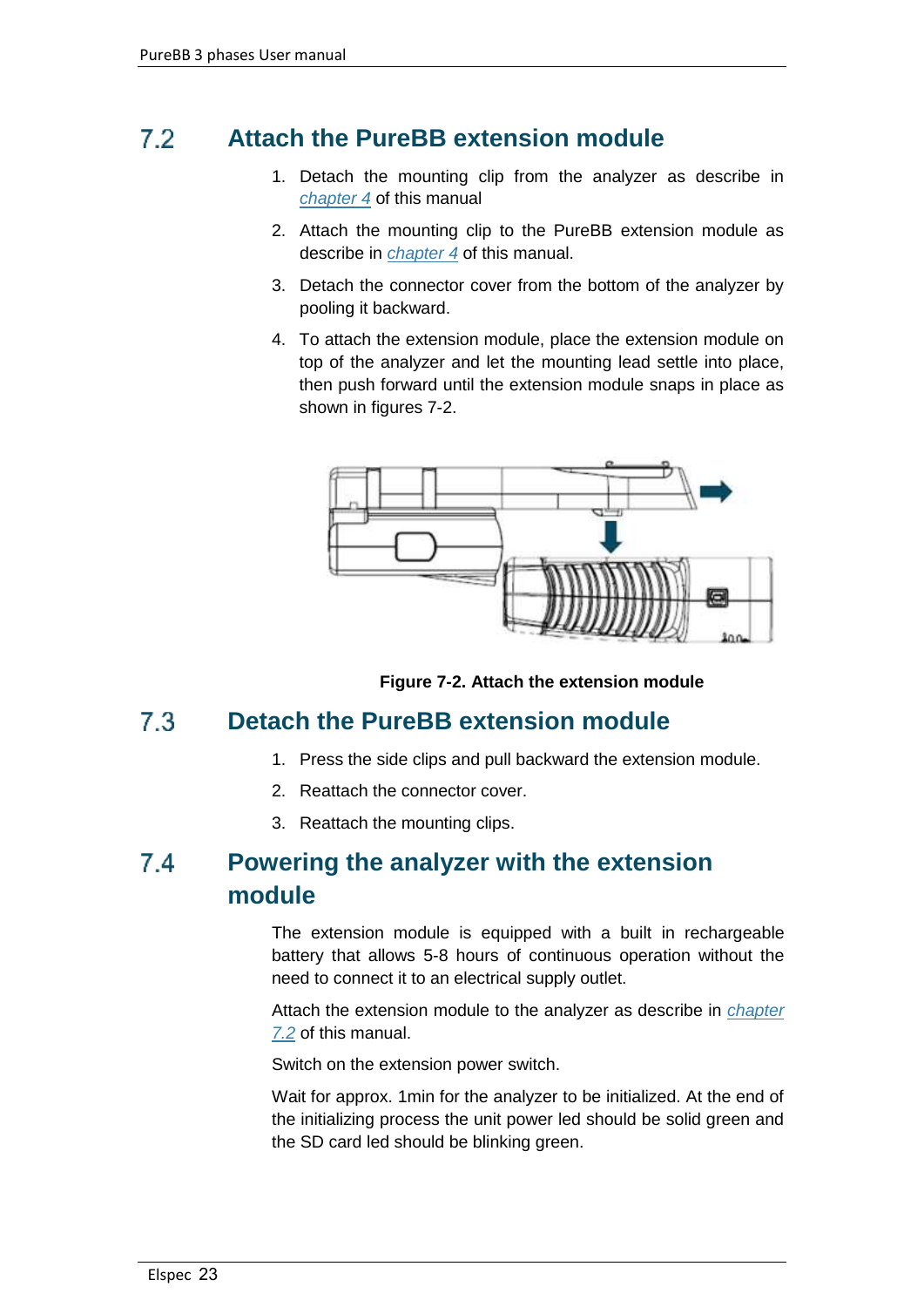#### <span id="page-24-0"></span> $7.5$ **Charging the extension module battery**

The extension module battery can be charged while the analyzer is attached, or detached.

Connect the female end of the Power Cable to the Extension Power Supply socket.

Connect the male plug end of the Power Cable to the electrical supply outlet.

Battery charging starts once the Power Cable is connected.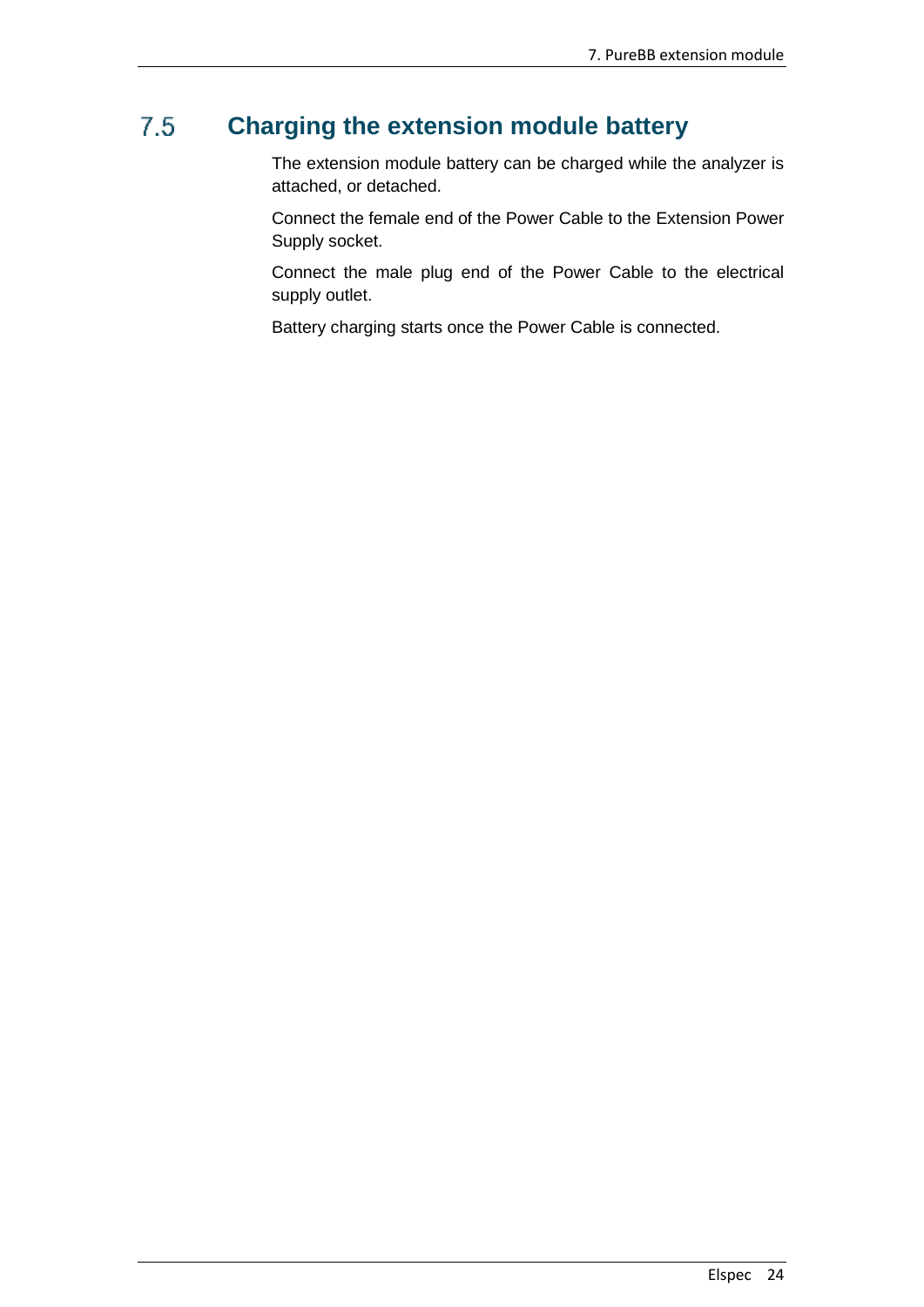# <span id="page-25-0"></span>**8. Using the PQSCADA Sapphire**

When PQSCADA Sapphire starts at the first time, the Investigation module is opened on the home screen.

To start new Investigation, Drag and drop supported files into the *Drag file to create new investigation* folder.



Multiple files can be opened if you hold down the SHIFT or CTRL keys and click on another filename(s).

On the *Network & Device Configuration* window, set the required configurations.

|                               |            |                         |             | Advisor (                                                            |
|-------------------------------|------------|-------------------------|-------------|----------------------------------------------------------------------|
|                               |            |                         |             | Network configuration required. Update it if necessary and click OK. |
| Component name                |            | PCZ 11/07/2027 09/09/10 |             |                                                                      |
| Harrison frequency (Fig. 150) |            |                         | ۰           |                                                                      |
| Norminal sublope (VALE : 400) |            |                         |             |                                                                      |
| Netto'se curvent (A)          | $-50 -$    |                         |             |                                                                      |
| Fiellands Edpolingy)          | WYE        |                         | ٠           |                                                                      |
| Premier PT.                   | 400<br>ಂಬ  | Secondary ITT.          | 400         |                                                                      |
| Percey ST                     | 50<br>Rint | Sucarday CT 150         |             |                                                                      |
| VM Links                      |            | m                       | 12          | $\mathbb{R}$<br><b>ATC</b>                                           |
| El Chenga houted settings     |            |                         |             |                                                                      |
| Prémier CT.                   | (m         | Detentoy CT 11          |             |                                                                      |
| Vistador.                     | 13.        | 厥                       | <b>Bill</b> | $-40$                                                                |

The following window displays with the PQSCADA Sapphire menus and buttons for accessing frequently used features.

New Investigation is opened based on predefined templates (For templates editing, refer to PQScada Sapphire manual).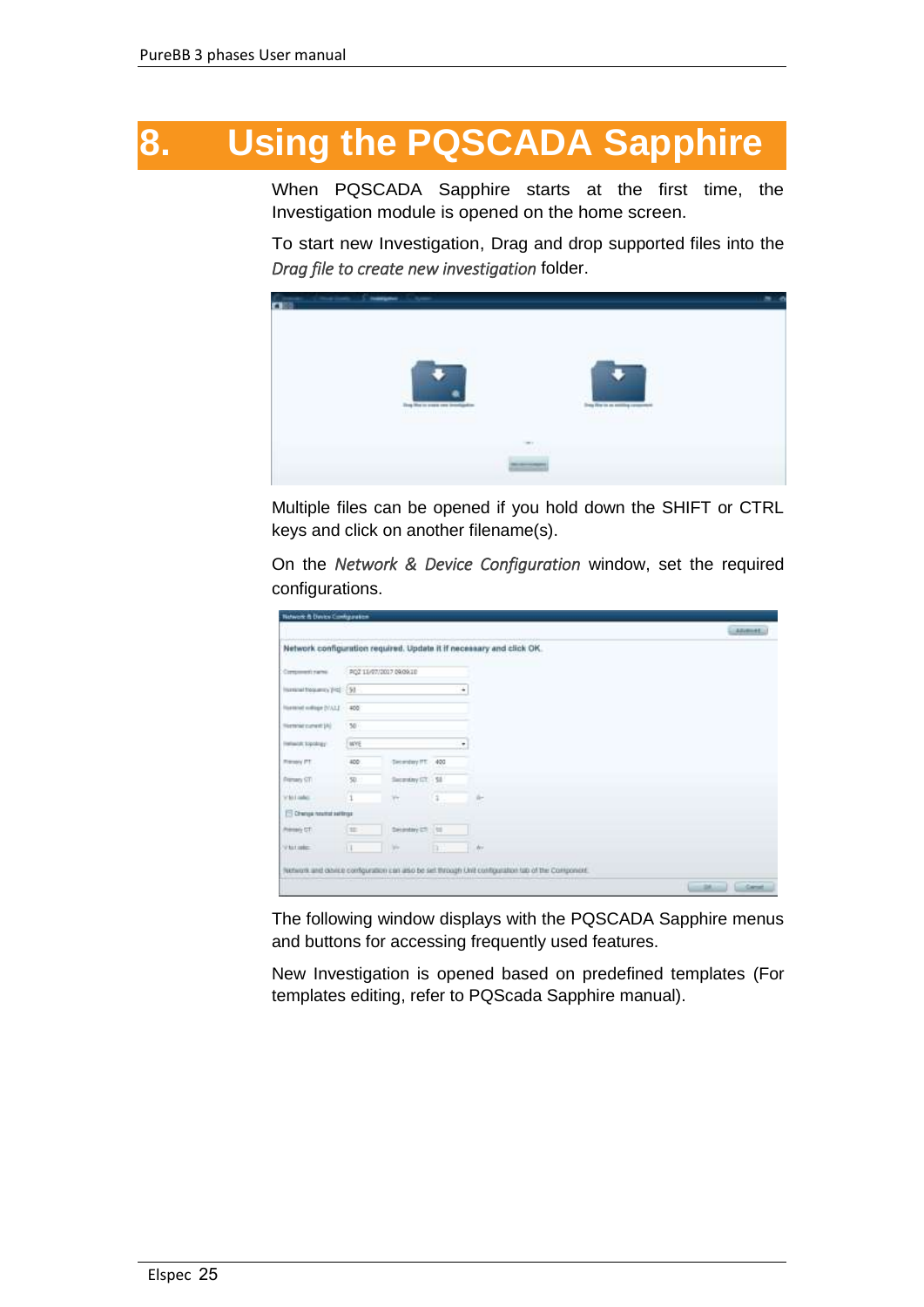

The following window displays with the PQSCADA Sapphire menus and buttons for accessing frequently used features.

The *Investigation module* screen is divided into two main sections: the left section displays the *Charts tree*, and the right section displays charts - in the selected view. These sections are divided by the splitter control (a vertical line between the sections).

The position of the splitter control can be changed by clicking and dragging the splitter control to the left or right with a pointing device. The *Charts tree* section can be hide by clicking *Hide parameters tree*  on the upper right corner of the *Charts tree* section.

Investigations and Views are displayed as Tabs in the *Investigation bar*.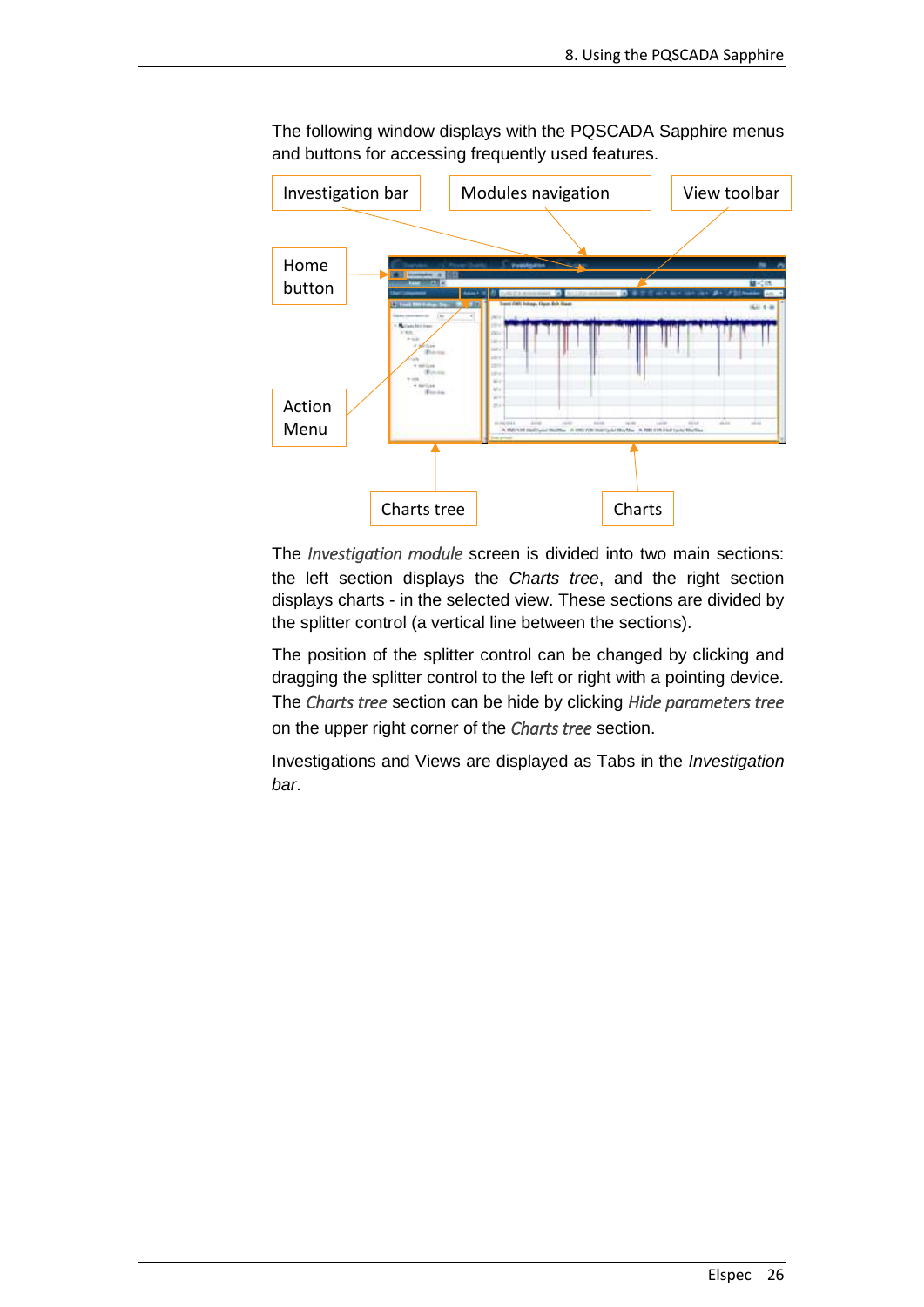## <span id="page-27-0"></span>**9. Upgrading the Firmware**

- 1. Turn off the PureBB analyzer.
- 2. Unplug the SD card from the analyzer and plug it to your PC using an SD card reader.
- 3. Upload the FW upgrade file (Pure\_fs\_UX.XX.XX.img) into the main SD card partition.
- 4. Unplug the SD card from the PC and insert it back into the PureBB device.
- 5. Turn on the analyzer and wait for the Unit Power and SD card LEDs to blink red alternately– this means that the upgrade process has begun.
- 6. Once the upgrade process is done, the LED's will stop blinking and the device will reboot itself.
- 7. An additional reboot might occur as well after the first reboot is completed.
- 8. In order to make sure the new FW version was actually installed, take a \*.pqz file recorded by the device after the FW upgrade and open it using the PQSCADA Sapphire.
- 9. Go to System window, select the relevant investigation on the left and check in General tab that the Product Version is the same as the FW version you installed.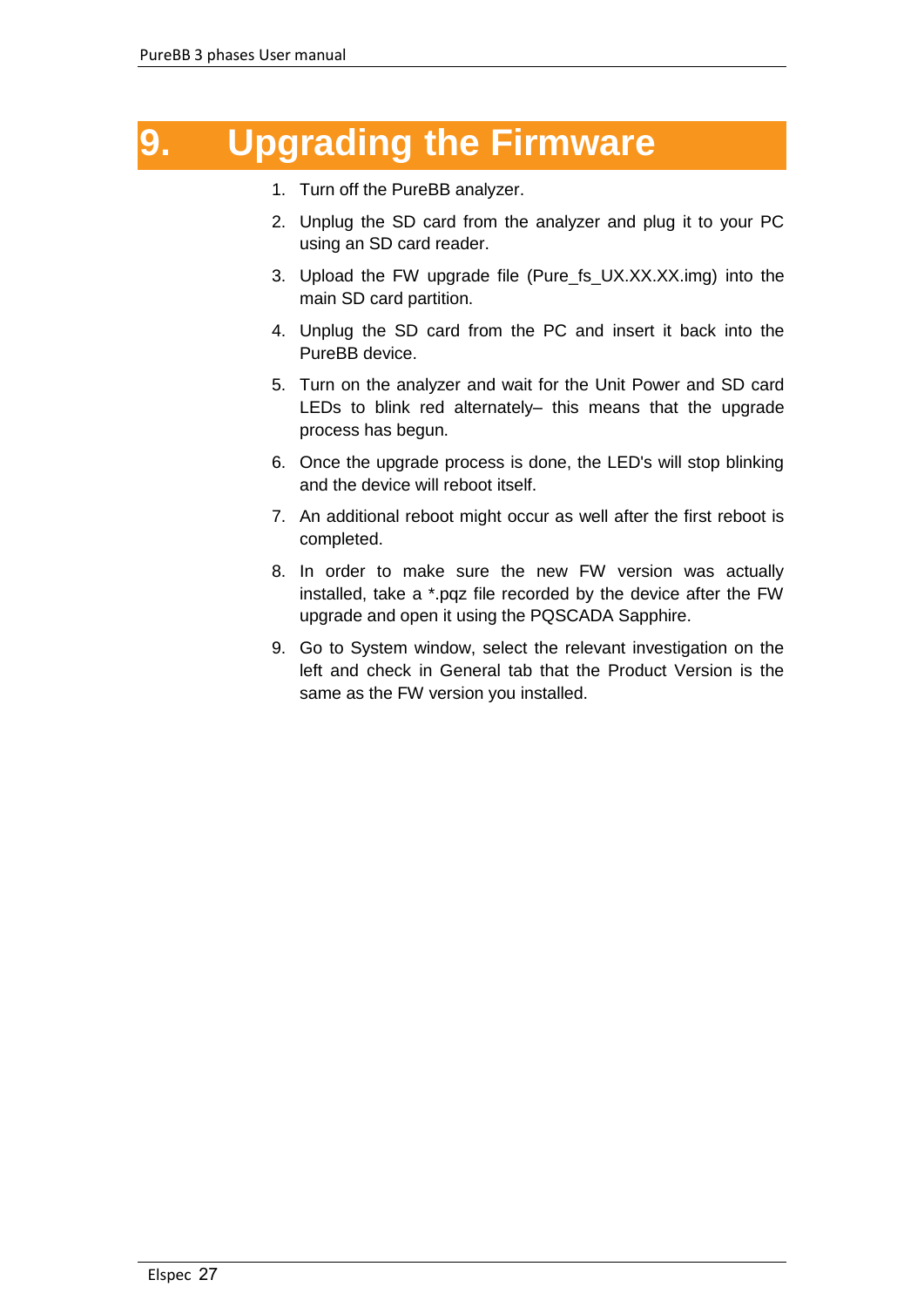# <span id="page-28-0"></span>**10. PQSCADA Sapphire Installation**

### **Download**

Download PQSCADA Sapphire set-up file from Elspec *[website](http://elspec-ltd.com/support/sw_downloads/)*.

Double click on *Elspec Sapphire Setup v1.x.x.xx* file to run the setup wizard.

### **Welcome page**



Click *Next* to start the installation.

### **Installation folder**

Select the installation folder and click *Next*.

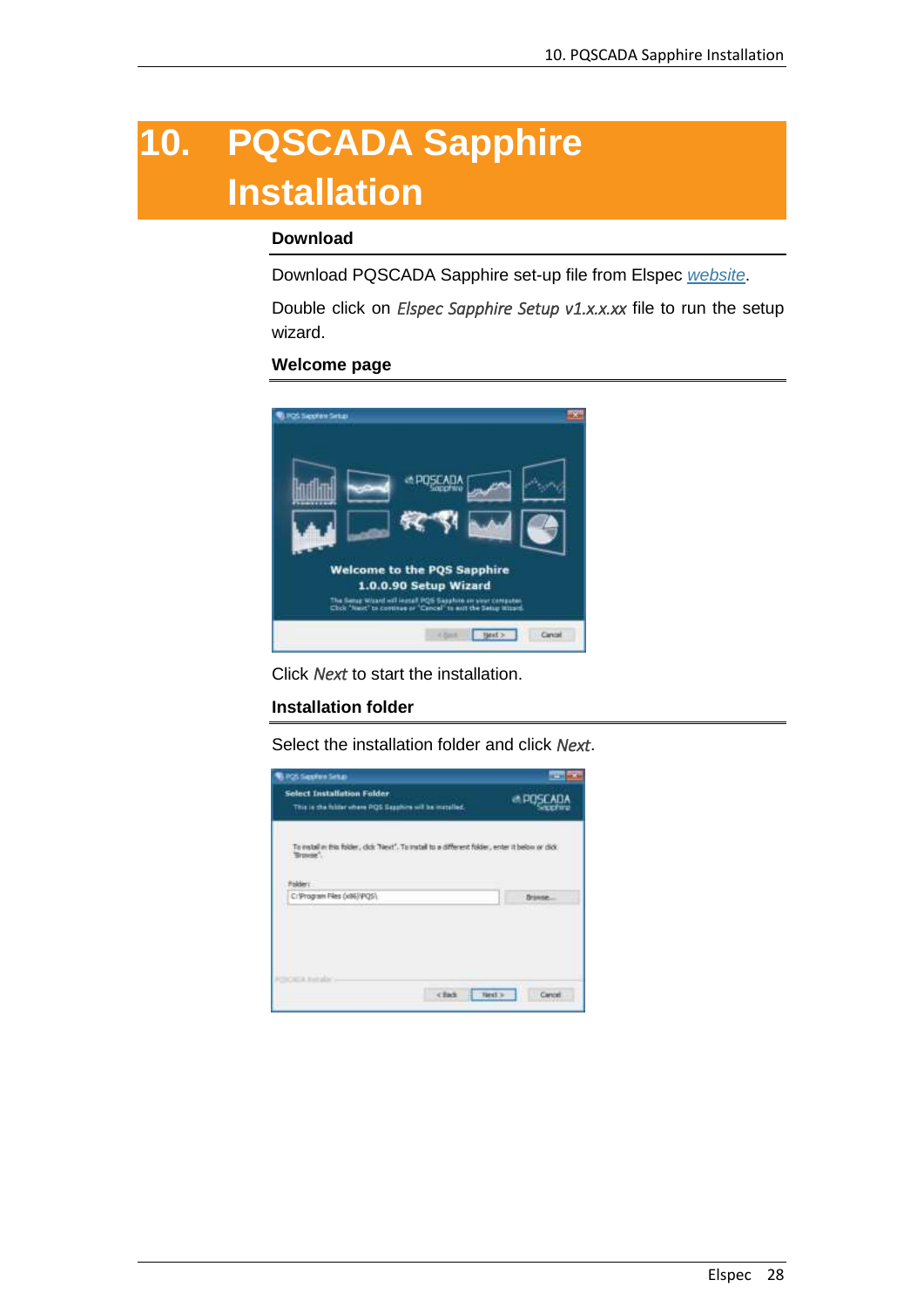### **License agreement**

Once the license agreement is read and approved, select *I accept the terms in the license agreement* option and click *Next*.



### **Install**

Click *Install* to start the installation process*.*



Wait while the program is installing

### **Finish**

Check the *Launch sapphire* box and click *Finish* to start working.

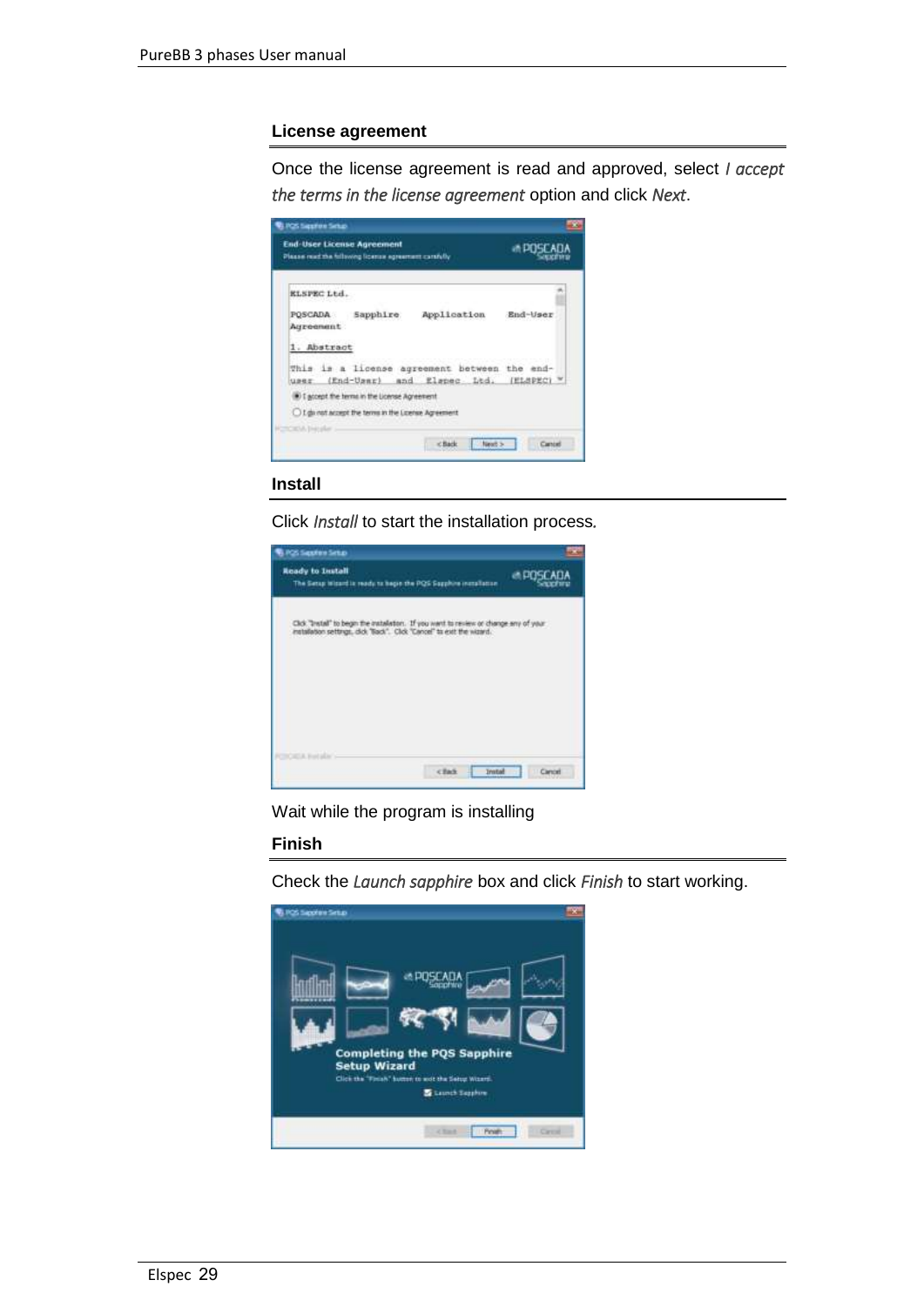#### <span id="page-30-0"></span> $10.1$ **License Activation**

## <span id="page-30-1"></span>**10.1.1 On-line activation**

### **Step 1: Select License Activation Mode**

On the *License Activation Mode*, select On-line by downloading the license.

| <b>Ungrade Livense</b><br>Select License Activation Mode                       |                 |
|--------------------------------------------------------------------------------|-----------------|
| <u>e e communicación de la terra e e</u><br>* On the by downloading the former |                 |
| C: fly areal are releved connections                                           |                 |
|                                                                                |                 |
|                                                                                |                 |
|                                                                                |                 |
|                                                                                | at the Lines by |

Click *Next* to go to the *License Key* page.

### **Step 2: License Key**

On the *License Key* page, enter your license ID in the field provided. It is recommended to copy and paste the ID to avoid problems distinguishing letters and numbers.



Click *Next* to run the activation.

On a successful license activation, click *Close*.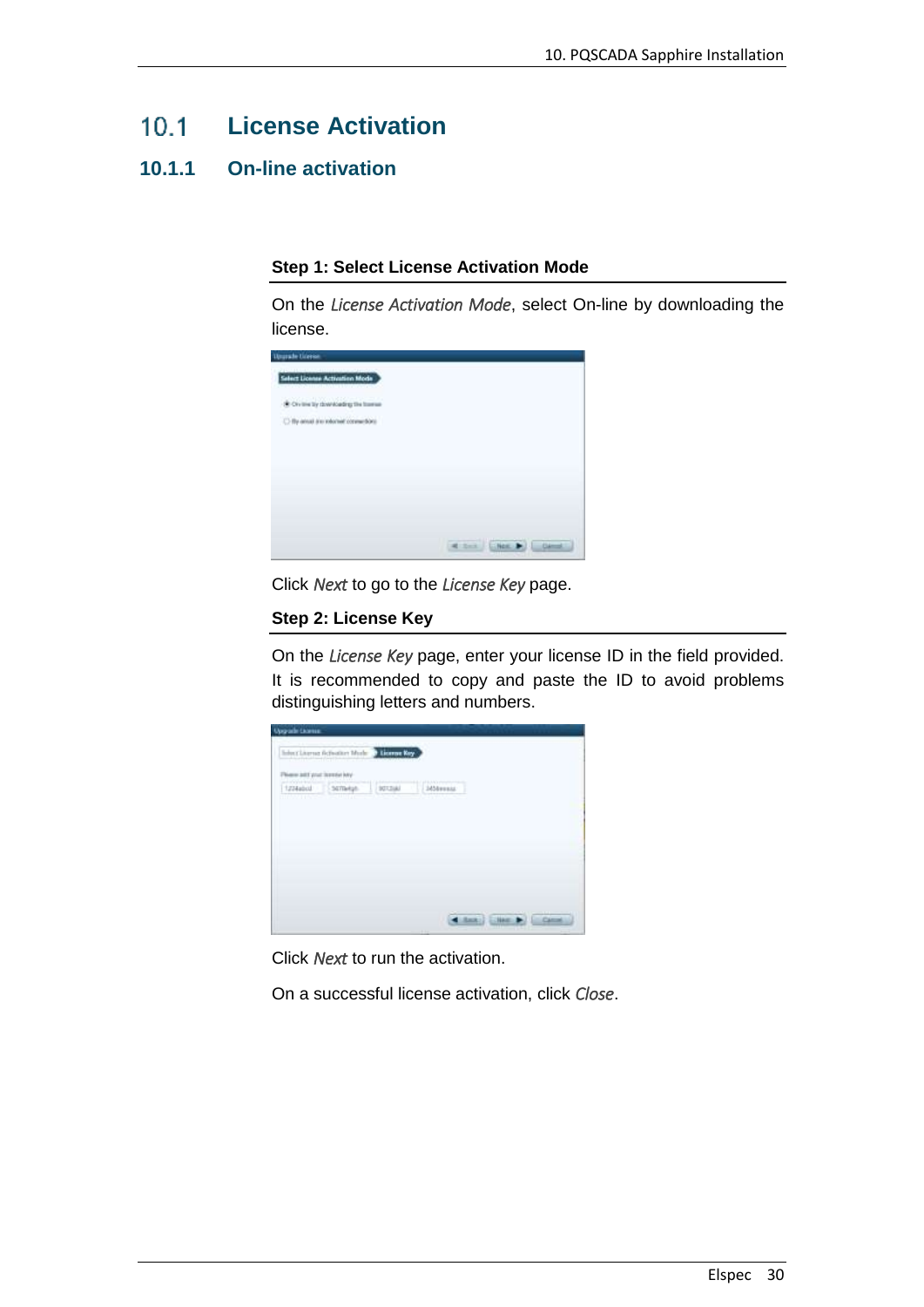## **Step 3 (enterprise edition only): service installation**

With Enterprise edition license ID, PQSCADA Sapphire service installation wizard will open automatically. On the PQSCADA Sapphire service installation wizard, do the following:

- 1. On the welcome page Click *Next*
- 2. Read and agree to the End-User license agreement
- 3. Select the installation folder and click *Next*.
- 4. Click *Install* to start the installation process. Wait while the program installs.
- 5. Click *Finish* to close the installation wizard.

## **Step 4 (enterprise edition only: create Instance DB)**

- 1. Open PQSCADA Sapphire
- 2. On the System module, right click the server Instance and select create server.
- 3. On the Database page, configure the following options:

DB Type – SELECT the database type in which PQSCADA Sapphire will store the data. PQSCADA Sapphire supports two DB types:

- SQLite.
- MS SQL server (MSSQL).

If MSSQL was selected, configure the following options:

- DB URL enter the DB URL, or click *Browse*, to search for SQL service in your network.
- DB user name: enter you DB user name.
- Password: enter your DB password.
- Check the *save as default* to keep these settings as default. You can use *set default*, to fill in the default settings in the future.
- Click *Test*, to verify the connection with the DB.
- 4. Click *add* to close the wizard.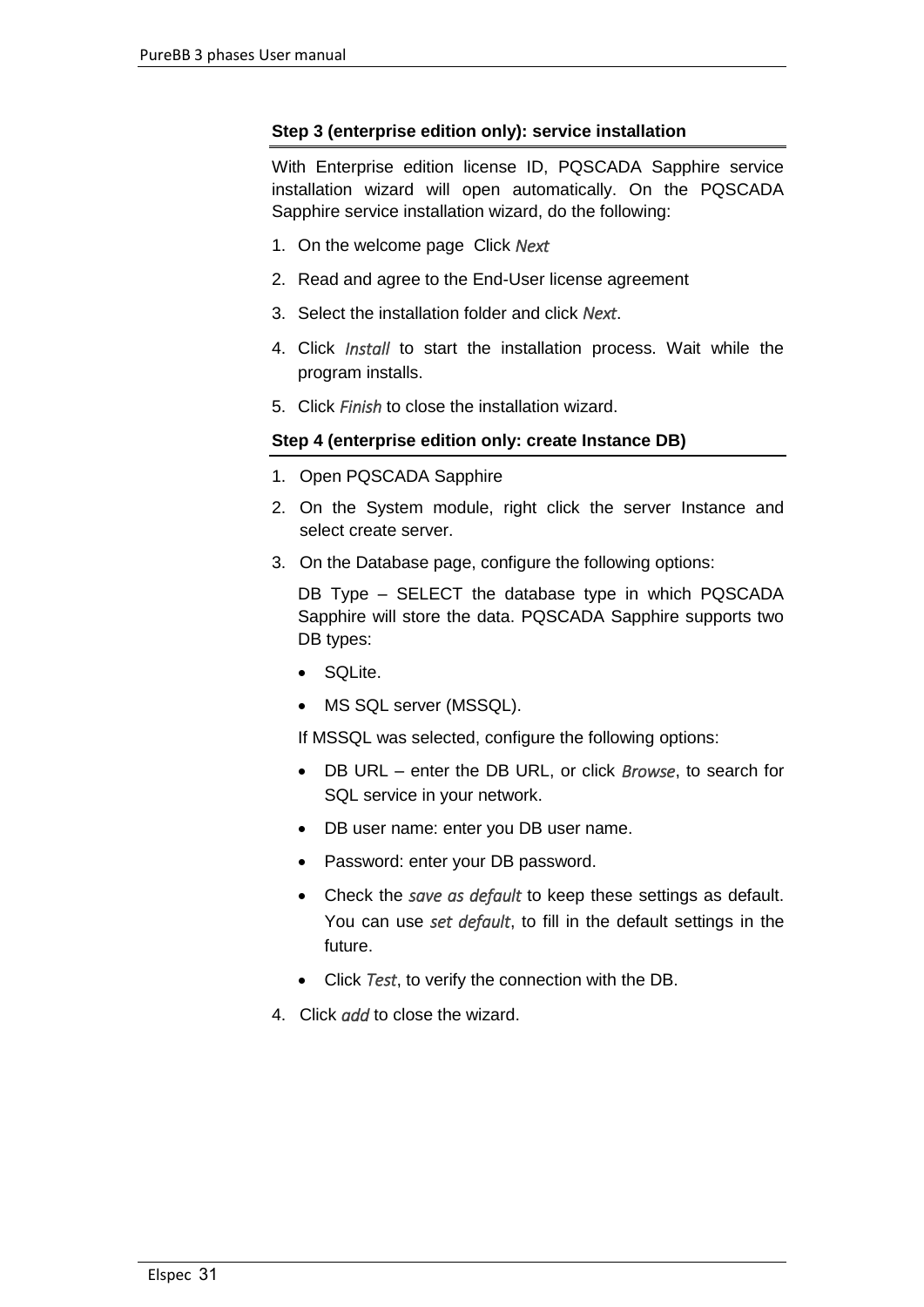## <span id="page-32-0"></span>**10.1.2 Off-line activation**

Launch *Upgrade License* wizard by clicking *on the Setup menu then select Install/Upgrade* license.

Activation for enterprise edition must run on the server machine.

```
Step 1: Select License Activation Mode
```
On the *License Activation Mode*, select *by email (No internet connection)*.



Click *Next* to go to the *License Key* page.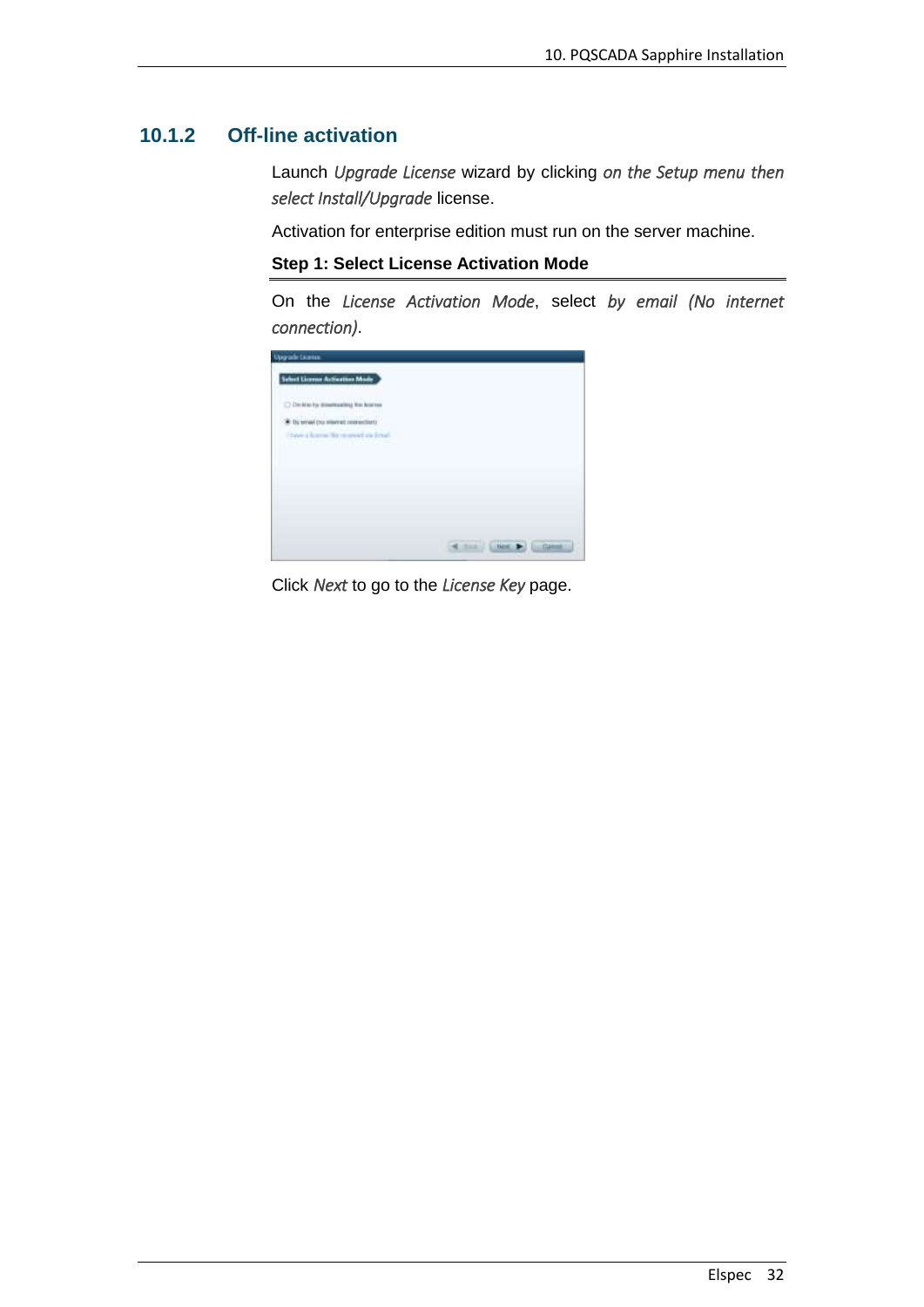## **Step 2: License Key**

On the *License Key*, enter your license ID in the field provided. It is recommended that you copy and paste your ID to avoid problems distinguishing letters and numbers.

| Please add your leases key-<br>$[1234abot] \qquad [367b4ab] \qquad$ | <b>SOLDAY</b> | of the Acht is often<br>3456 expans |  |
|---------------------------------------------------------------------|---------------|-------------------------------------|--|
|                                                                     |               |                                     |  |
|                                                                     |               |                                     |  |
|                                                                     |               |                                     |  |
|                                                                     |               |                                     |  |
|                                                                     |               |                                     |  |

Click *Next* to go to *Create License Request File*.

### **Step 3: Create License Request File**

On the *Create License Request Files* page, select one of the following:

- *Save* To open Windows explorer to select a place to store the *license request file*.
- *Send By Email* To open your default email client to send the *license request file*.



Click *Finish* to close the wizard.

### **Step 4: create license file**

- 1. Copy the license request file to computer with internet connection.
- 2. Browse to Elspec *[licensing website](http://elspec-ltd.com/sw-license-web-site/)*.
- 3. On Elspec licensing website, click *ACTIVATE LICENSE* on the top right corner of the screen.
- 4. Drop the license request file into the designated window.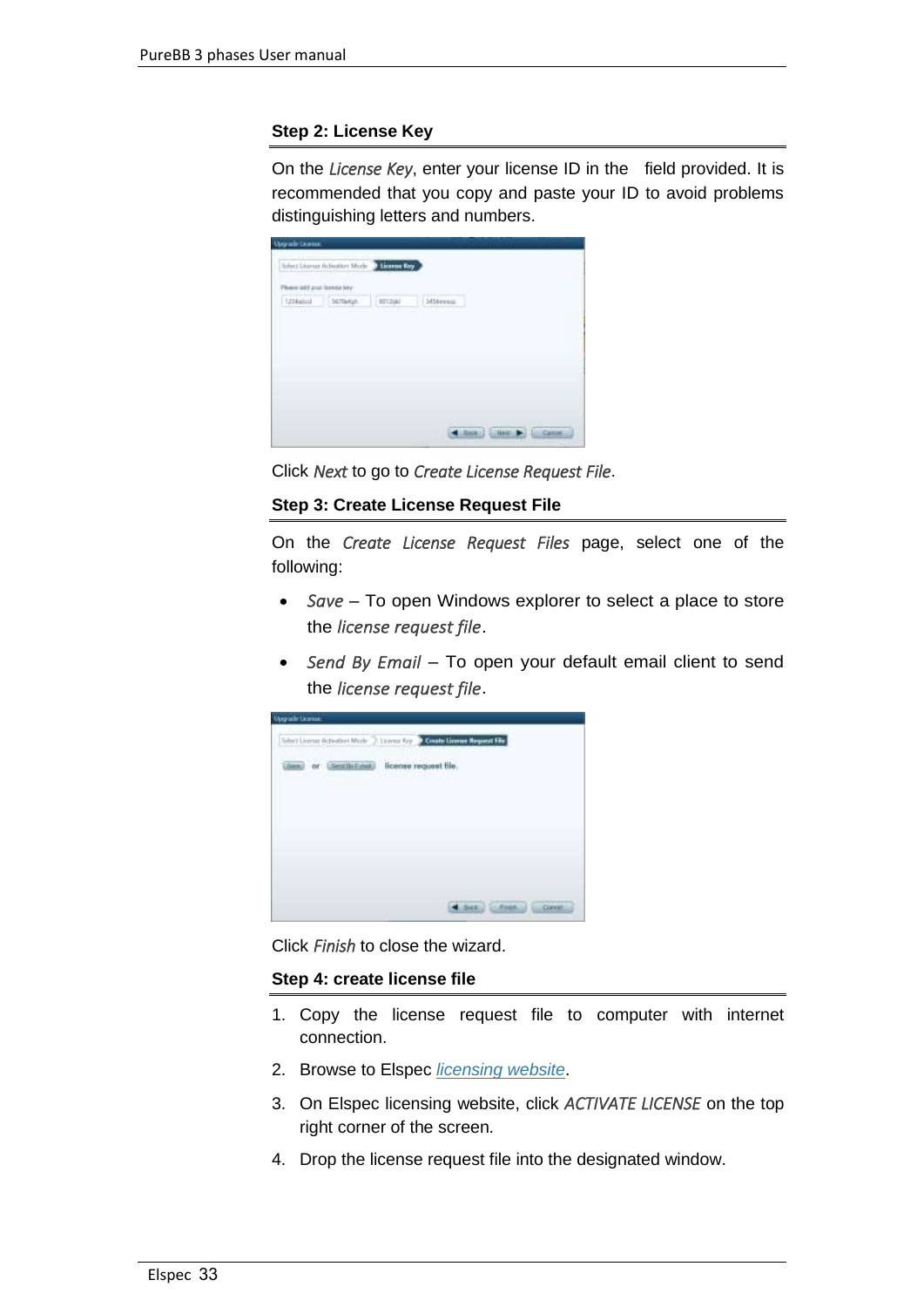5. Download the license file to your local computer.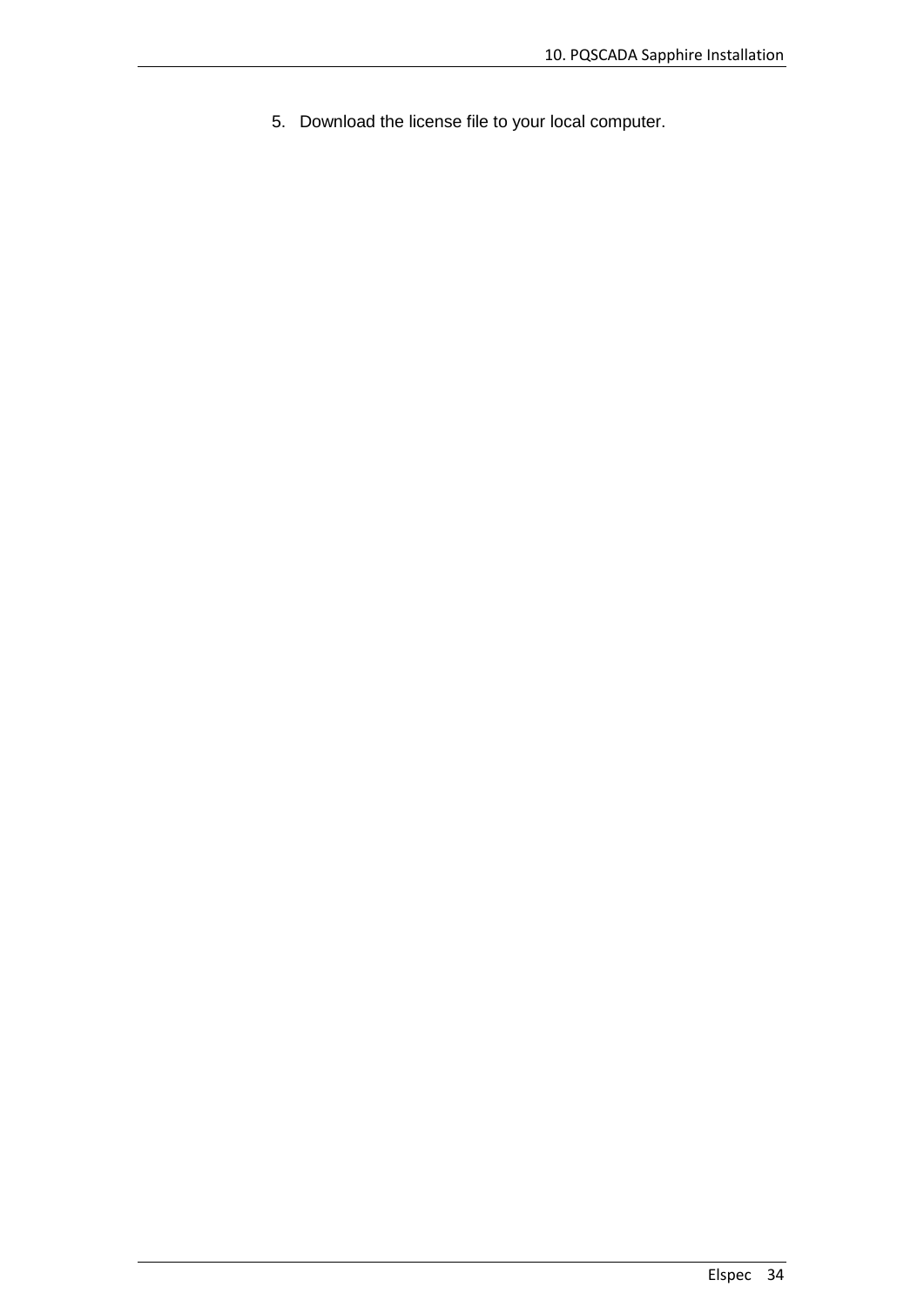## **Step 5: activate the license file**

Copy the license file into the PQSCADA Sapphire computer.

Launch *Upgrade License* wizard by clicking the *Setup menu* and select *Install/Upgrade* license.

On the *License Activation Mode*, do the following:

- 1. Select *By email (No internet connection)*.
- 2. Click *I have a license file* to open Windows explorer and select the license file.

| <b>Opporte Change</b>                                                                 |                          |
|---------------------------------------------------------------------------------------|--------------------------|
| <b>Select License Activation Mode</b><br>-------------                                |                          |
| A 44 SECOND AND THE ANNUAL PROPERTY<br>C Delive by disensating the learner            |                          |
| Continuous three continuous of C                                                      |                          |
| There is known for strategies as formal.<br>a second particular in the control of the |                          |
|                                                                                       |                          |
|                                                                                       |                          |
|                                                                                       |                          |
|                                                                                       |                          |
|                                                                                       |                          |
|                                                                                       |                          |
|                                                                                       | 4.3881<br><b>Literat</b> |

Click *Close*.

## **Step 6 (enterprise edition only): service installation**

With Enterprise edition license, PQSCADA Sapphire service installation wizard will open automatically. On the PQSCADA Sapphire service installation wizard, do the following:

- 1. Click *Next* on the welcome page
- 2. Select the installation folder and then click *Next*.
- 3. Click *Install* to start the installation process. Wait while the program is installing.
- 4. Click *Finish* to close the installation wizard.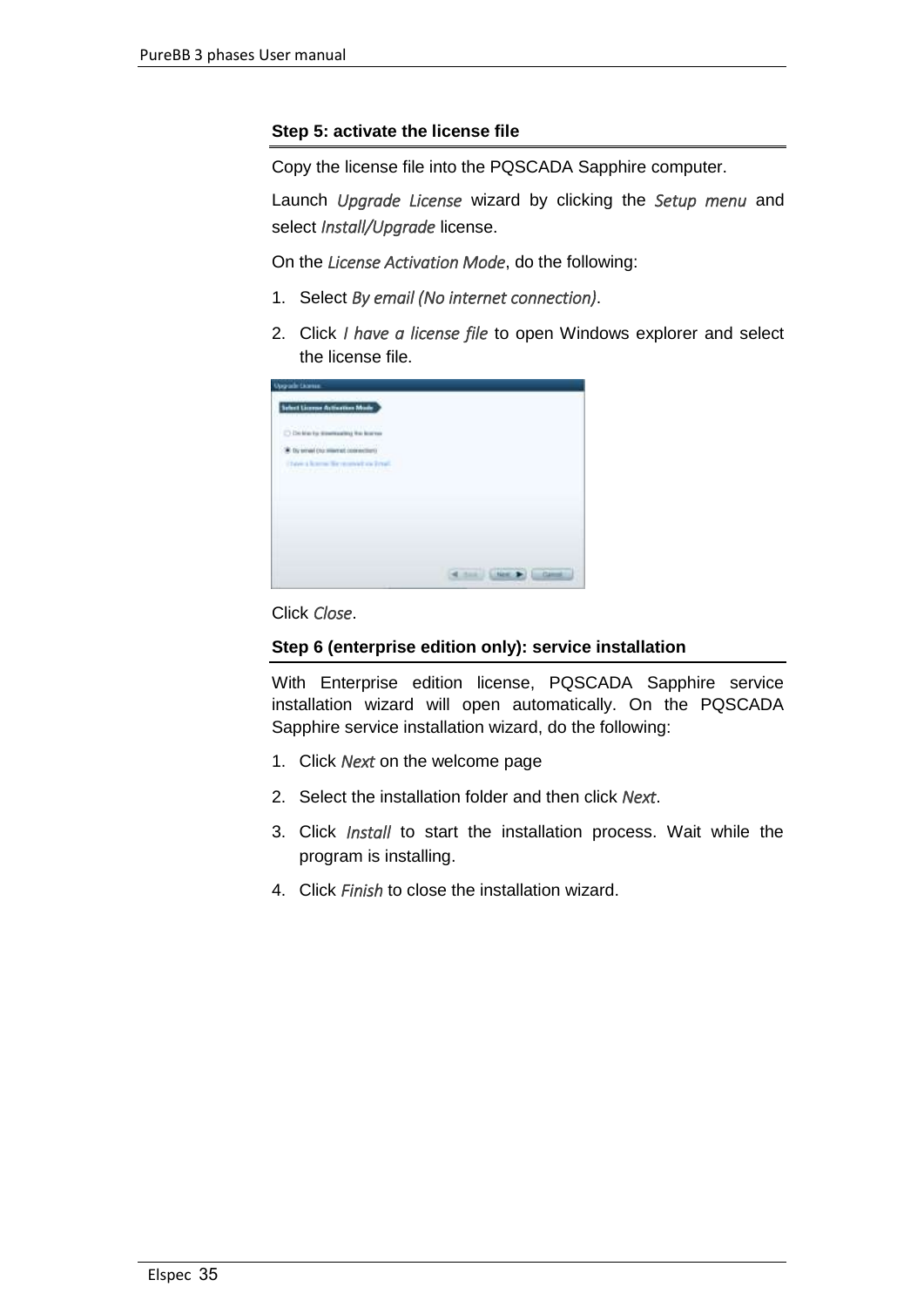## **Step 7 (enterprise edition only): create Instance DB**

- 1. Open PQSCADA Sapphire
- 2. On the System module, right click the server Instance and select create DB.
- 3. On the Database page, configure the following options:

DB Type – SELECT the database type in which PQSCADA Sapphire will store your data. PQSCADA Sapphire supports two DB types:

- SQLite.
- MS SQL server (MSSQL).

If MSSQL was selected, configure the following options:

- DB URL enter the DB URL, or click the *Browse button*, to search for SQL service in your network.
- DB user name: enter you DB user name.
- Password: enter your DB password.
- Check the *save as default checkbox* to keep these settings as default. You can use the *set default button*, next time to fill in the default settings.
- Click the *Test button*, to verify the connection with the DB.
- 4. Click *add* to close the wizard.